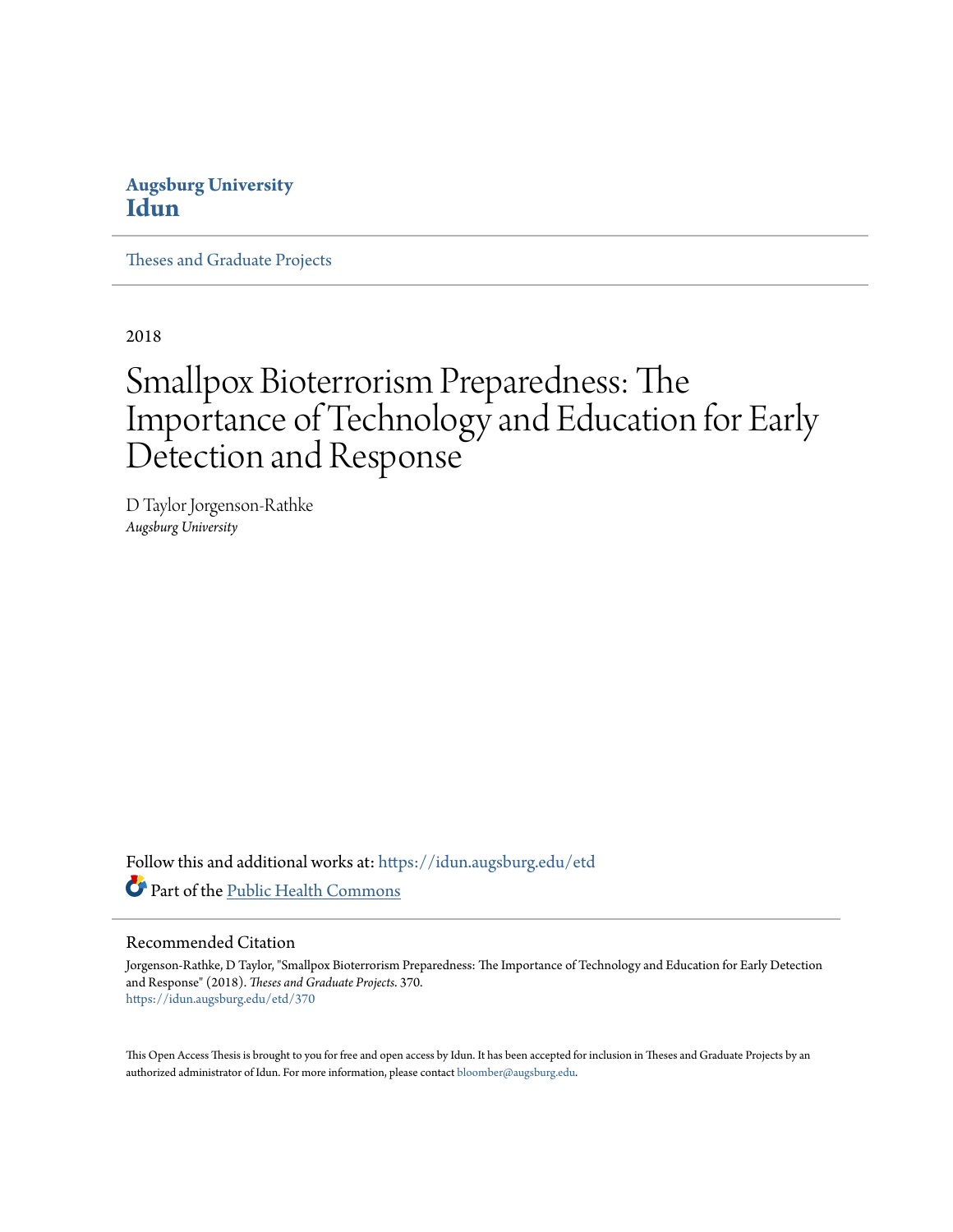Smallpox Bioterrorism Preparedness:

The Importance of Technology and Education for Early Detection and Response

By

D. Taylor Jorgenson-Rathke Faculty Advisor: Trent Whitcomb, PA-C

Paper Submitted in Partial Fulfillment Of the Requirements for the Degree Of Master of Science Physician Assistant Studies Augsburg University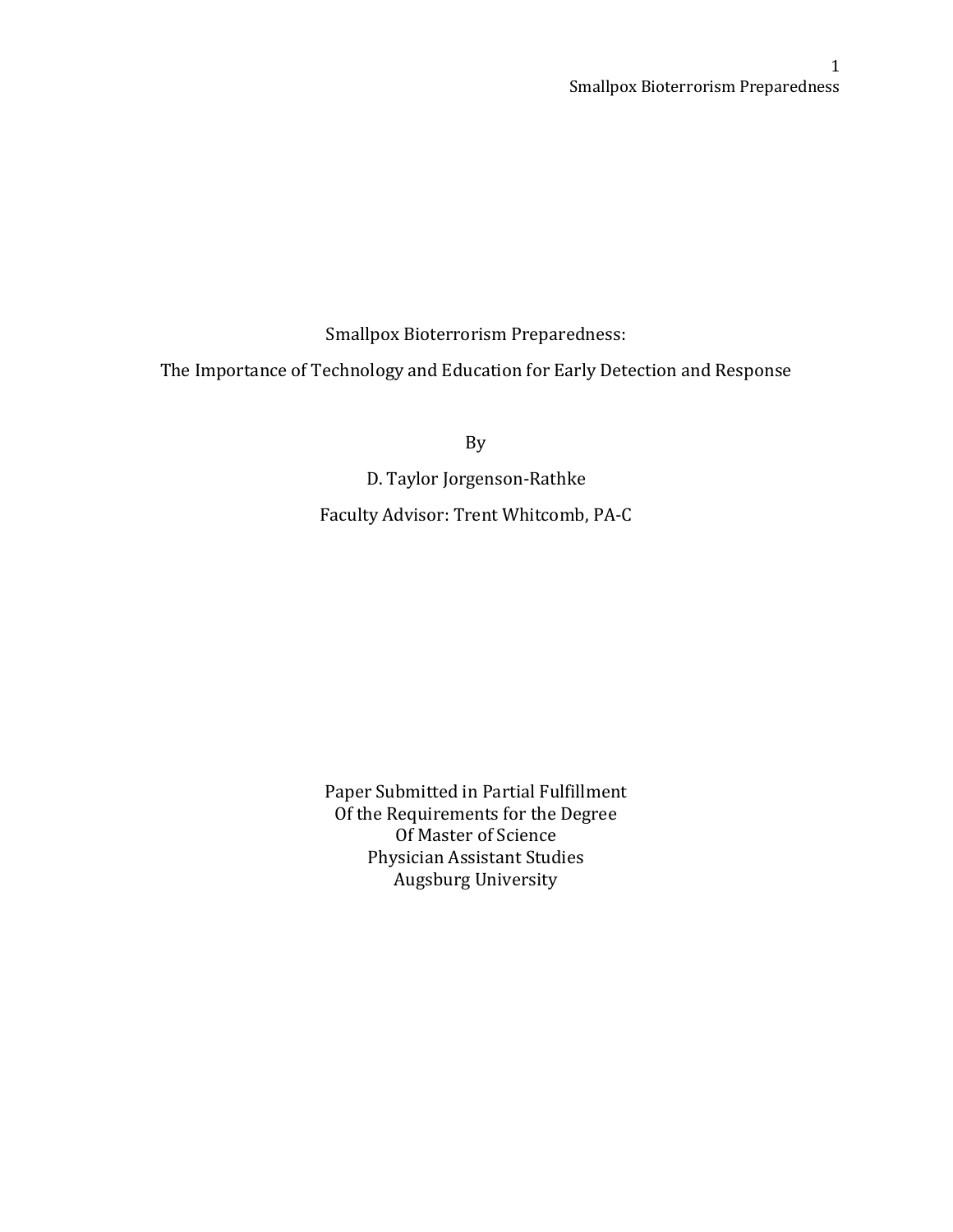# Table of Contents: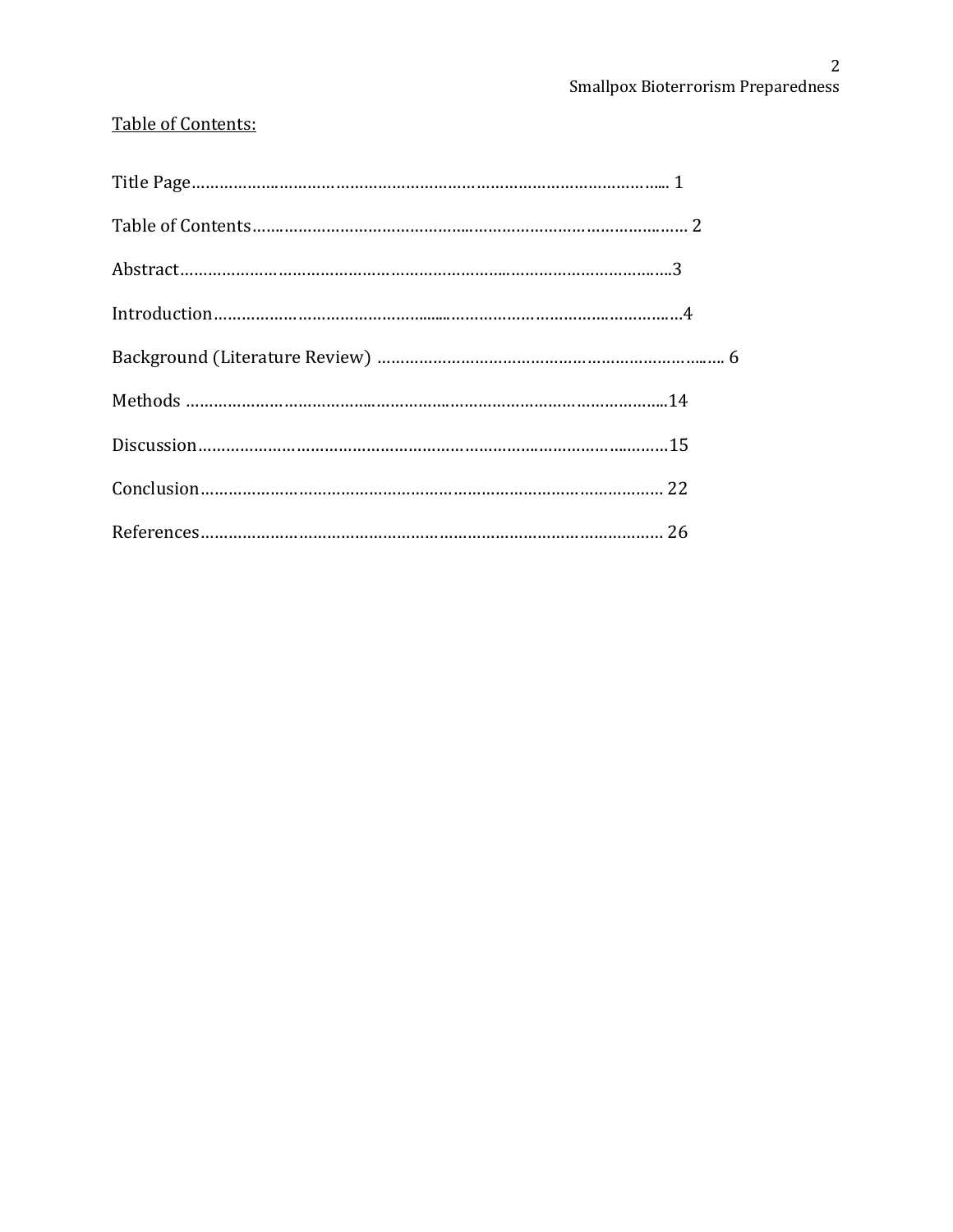#### Abstract

The use of biological agents as weapons has been prevalent throughout history. Only when the US experienced a bioterrorist attack in 2001 did additional funding begin to invest in preparing for other potential attacks. These initial investments, along with others, have funded preventative measures such as mass surveillance through biosensor technology and the development of preparedness programs such as the Laboratory Response Network and Hospital Preparedness Program. Based on learnings from previous outbreak events, in the event of a bioterrorist attack involving smallpox early detection will be the key to initiating a rapid and effective response. Additionally, further measures need to be taken to detect smallpox release either in the form of lab modified pathogens or laboratory compromise. Technologies must be made more accessible especially in rural areas where access may be limited. Because access may be limited, investments must be made into programs to better train medical personnel in identifying smallpox. This education must include topics not only on how to identify potential cases and management, but include topics related to identifying available resources and correct use of personal protection equipment to prevent further infection. Based on research, this education would improve healthcare personnel's willingness to respond during an attack to improve containment. Finally, preparing education for the public prior to an event is important as they can assist in early identification and reduce panic. Improving bioterrorist attack readiness involving smallpox in the above areas is the key for reducing morbidity, mortality, and its overall impact on public health.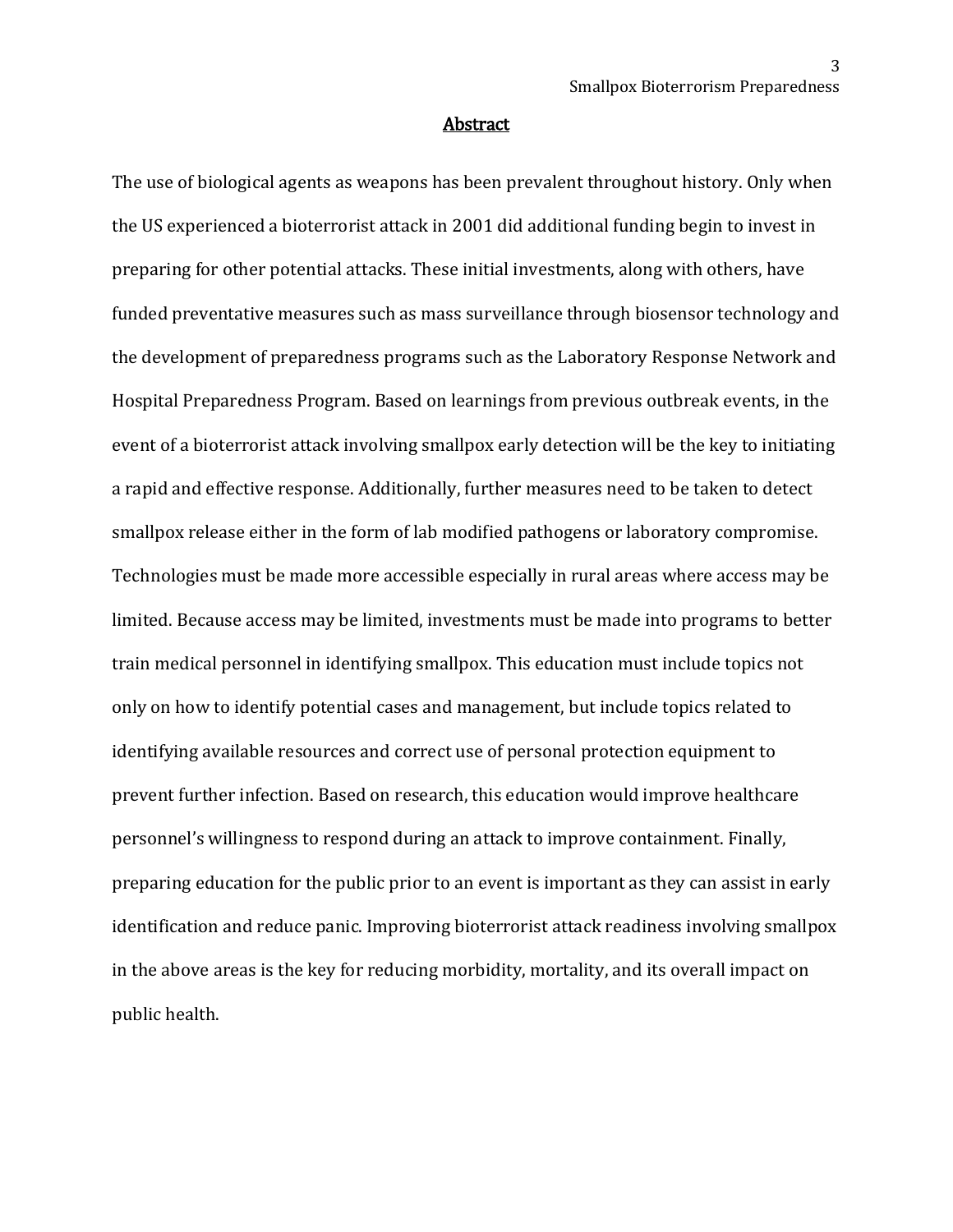#### **Introduction**

The use of biological agents has long been recognized as a potential weapon by militaries, governments, and terrorists alike for hundreds of years. The earliest methods consisted of launching infected cadavers into cities using catapults and poisoning water wells. Even during the Civil War the Confederates sold clothing from patients infected with yellow fever and smallpox patients to Union Troops. 1 Some treaties do exist, which address biological weapons such as the 1972 "Convention on the Prohibition of the Development, Production, and Stockpiling of Bacteriological (Biological) and Toxin Weapons and on Their Destruction." This treaty aimed to prohibit the development, production, and stockpiling of biological warfare agents held in "quantities that have no justification for prophylactic, protective or other peaceful purposes." <sup>2</sup> However, countries who have signed this treaty continue to conduct prohibited activities and research into biological agents for medical defense purposes. Research into biological agents occur because the potential for these agents to be used as weapons continues to be a threat.

Smallpox is one such agent and is attractive to those who wish to execute a biological terrorist attack. This is because smallpox has had devastating effects throughout human history with up to 500 million people being affected by it worldwide during the 20<sup>th</sup> century. 3 With the last naturally occurring case of smallpox being reported in 1977 in Somalia, the Global Commission for the Certification of smallpox Eradication declared the eradication of smallpox in December 1979 which was ratified by the World Health Assembly (decision-making body of World Health Organization) 6 months later.<sup>3</sup> However,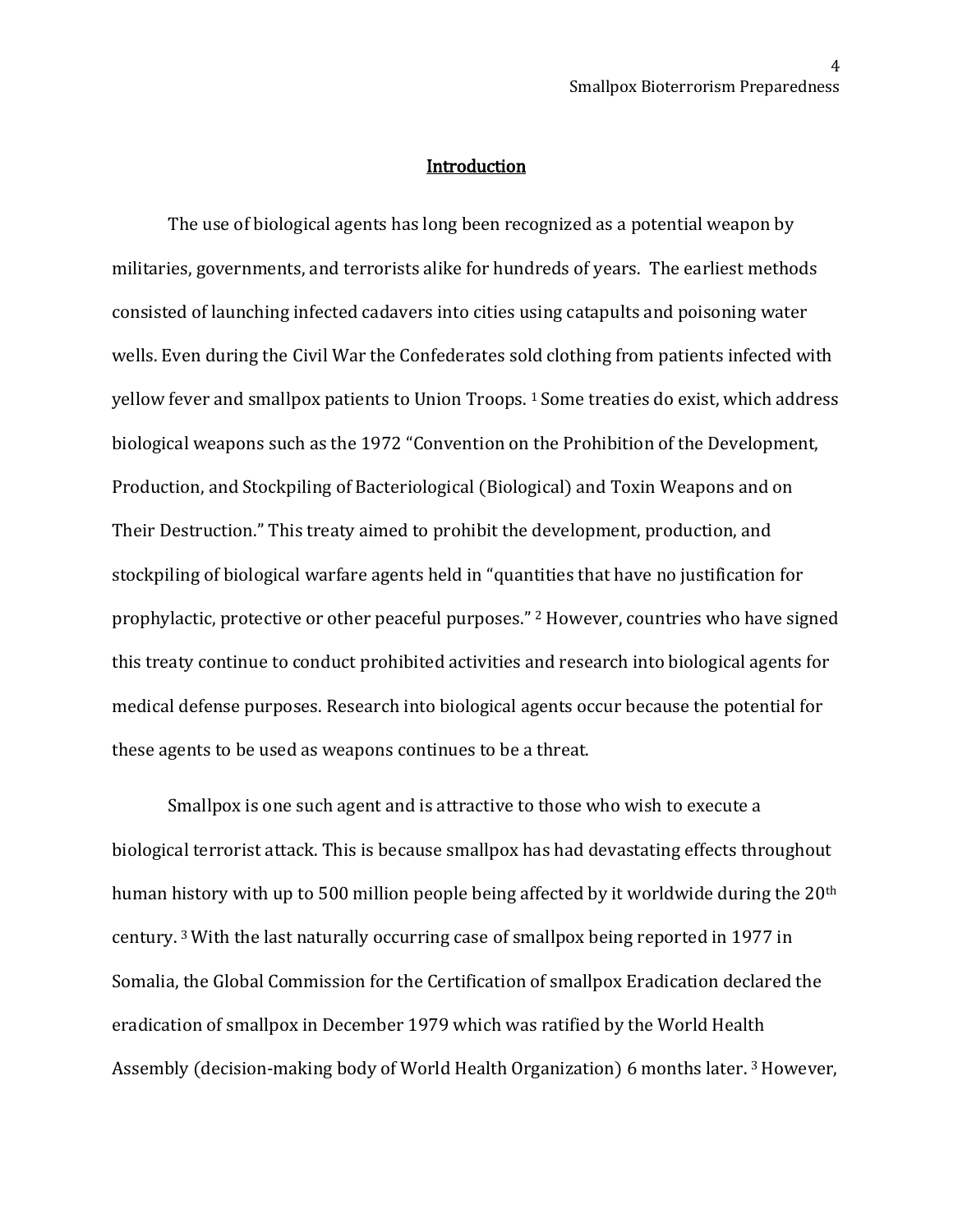known batches of VARV still exist to this day for research purposes at two containment facilities designated "Biosafety Level 4 laboratories"; the Center for Disease Control and Prevention (CDC) in Atlanta, Georgia USA and the State Research Centre of Virology and Biotechnology (SRCVB) in Koltsovo, Siberia, Russia. <sup>4</sup>

Despite being contained in special containment facilities, the threat of smallpox as a weapon of bioterrorism still exists. However, it's important to note that these containment facilities represent a security risk as demonstrated by the 2001 anthrax attacks where an individual working in a United States Army Laboratory facility at Fort Detrick stole Anthrax samples to carry out attacks.<sup>5</sup> Additionally, there are samples of smallpox vials that have not been catalogued properly. One example of such an event was in 2014 where sealed vials of viable smallpox samples were discovered in a Food and Drug Administration (FDA) building which once served as a storage room for the National Institute of Health. <sup>6</sup> Finally, in 2017 Canadian Scientists synthetically created the extinct poxvirus. This virus is closely related to the smallpox virus and they did so for approximately \$100,000 in a laboratory using mail-ordered genetic sequences. <sup>7</sup> These are a few examples of the security risks that are present with regards to biological pathogens.

Due to the ever-present risk of smallpox and because of the dangers associated with its release, measures need to be in place to counter and respond to such a threat. While the scope of necessary planning is wide, one of the most important aspects of responding to this threat is early detection. Unlike other terrorist attacks involving chemical weapons or explosives, the release of a biological pathogen is not always immediate due to incubation periods. In the case of smallpox, the average incubation period is twelve days with a range

5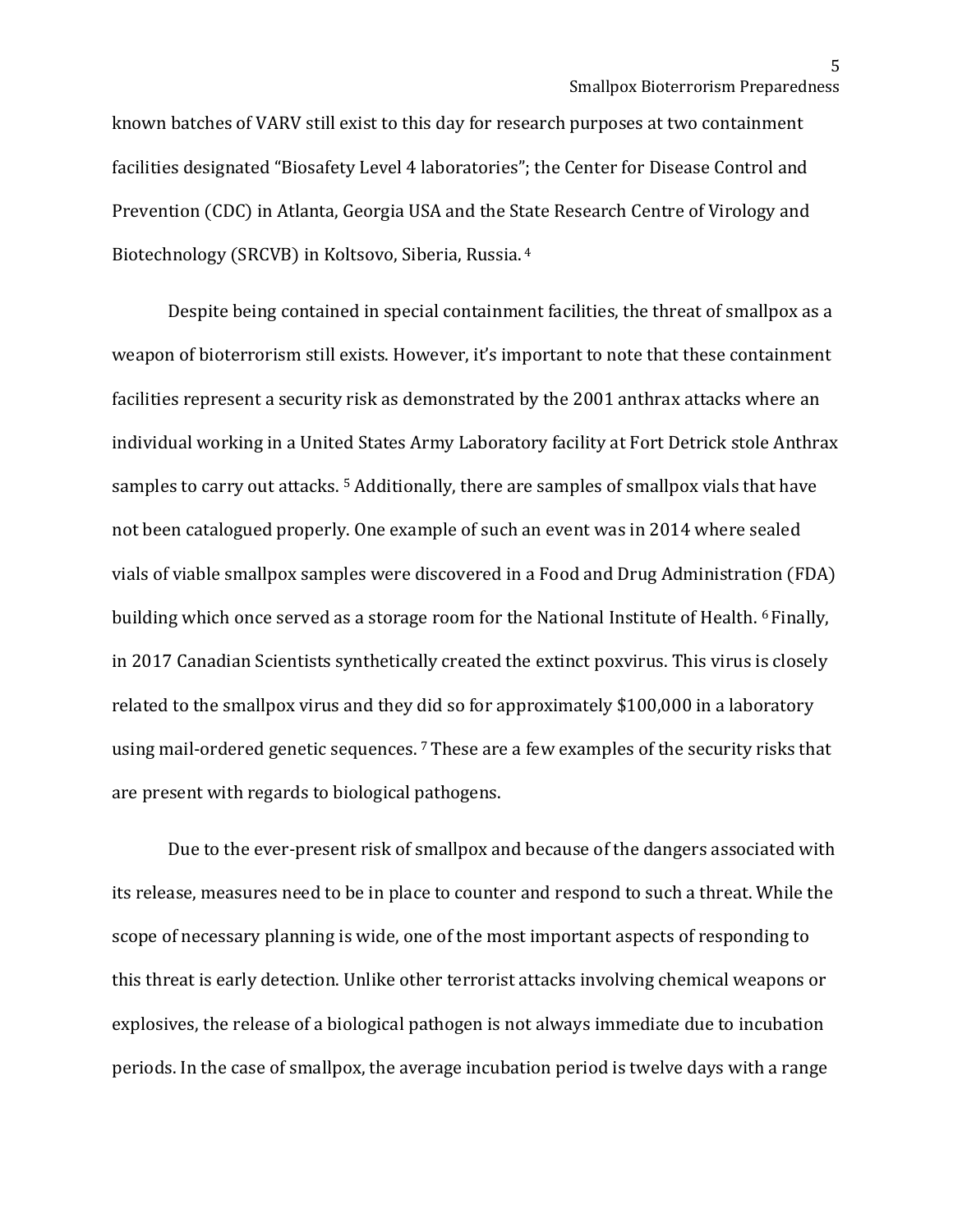of nine to fourteen days. Additionally, the smallpox virus is highly stable and infectious via the aerosol route and is easily transmitted from person to person. 9 While current protocols and programs are in place, it is unknown whether these can be put into practice. Through the examination of published literature, this article attempts to determine if the medical system is currently prepared to face the threat of a smallpox attack.

#### **Background**

## Bioterrorism and Smallpox

The use of biological agents by non-state sponsored groups have been a concern over several decades. One notable incident being the use of *Salmonella typhimurium* by the Rajneeshee cult in September 1984 when 751 cases of severe enteritis were reported with forty-five victims needing hospitalization.  $2$  As a result of these events and others, the uses of biological agents that have a public health impact have been defined as a biological terrorist attack and are presently still a threat. In response, the CDC developed a categorization method for possible biological agents. The three different categories are from A to C with Category A agents being identified as easily disseminated or transmitted from person to person, result in high mortality rates, and represent the potential for major public health impact. 10

While smallpox has been eradicated, it still exists as a bioterrorist threat to the population today. One risk is the fact that stocks of the virus still exist and being used for research purposes. As evidenced by the anthrax attacks of 2001, lab security as an insider threat is one possible source of release that needs to be considered. 5 There has also been a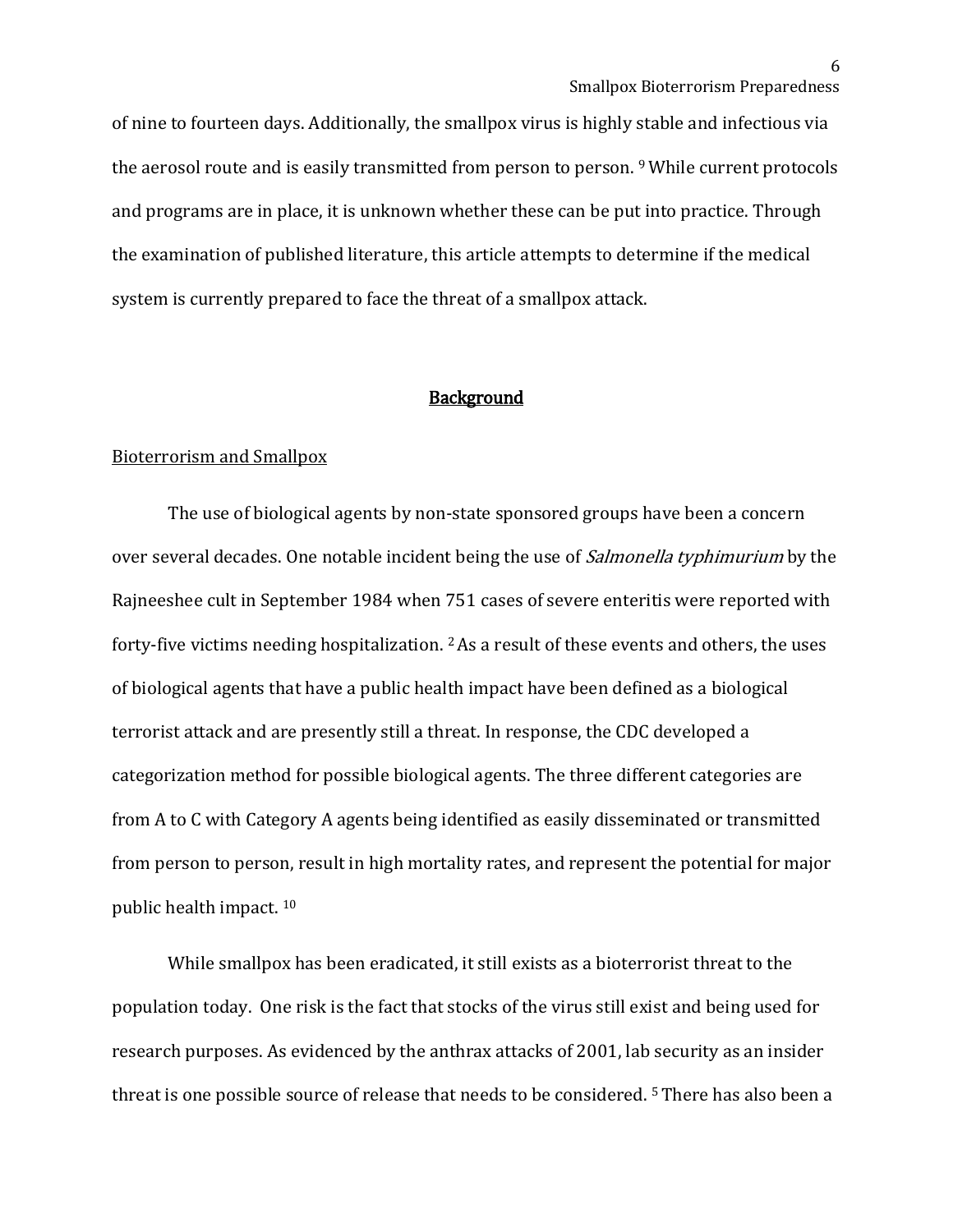number of breaches involving pathogen security such as one involving six vials of smallpox discovered in a cold storage room with two testing positive for the live virus. 11 While there is conflicting evidence on the subject matter there may be stockpiles that exist in China, North Korea, Pakistan, Iraq, and Iran. 12, 4 Risk of reintroduction of smallpox into the population increases even if one of these countries lacks the necessary security to protect their stockpile and the viral samples are stolen. Another area of concern, smallpox samples that have been stored without being properly documented at laboratory locations where the virus was studied has been identified. One example of this can be found when freezedried samples of viable smallpox virus were found in an FDA facility. <sup>6</sup>

The advancement of new technology has aided the development of a once extinct virus closely related to smallpox. Noyce et al. 7originally set out to examine whether a horsepox virus vaccine could provide a better alternative due to their shared ancestry. Due to the only known specimen of horsepox virus being unavailable for investigation, they set out to determine if it could be obtained by large-scale gene synthesis. As a result of this study, they confirmed successful synthesis of the poxvirus and exposed mice to this synthesized virus. What they found was that the synthesized virus produced smaller plaques, produced less extracellular virus, and exhibited less virulence compared to vaccinia virus. 7 More importantly, these closely related viruses represent a natural risk to the human population. In the past few decades, there has been an increasing number of reports of zoonotic orthopoxvirus species which represents another possible source of release into the public to cause an outbreak. 8 Not only is orthopoxyvirus a risk to the public naturally, scientists have been successful in making it more virulent through genetic manipulation.<sup>9</sup>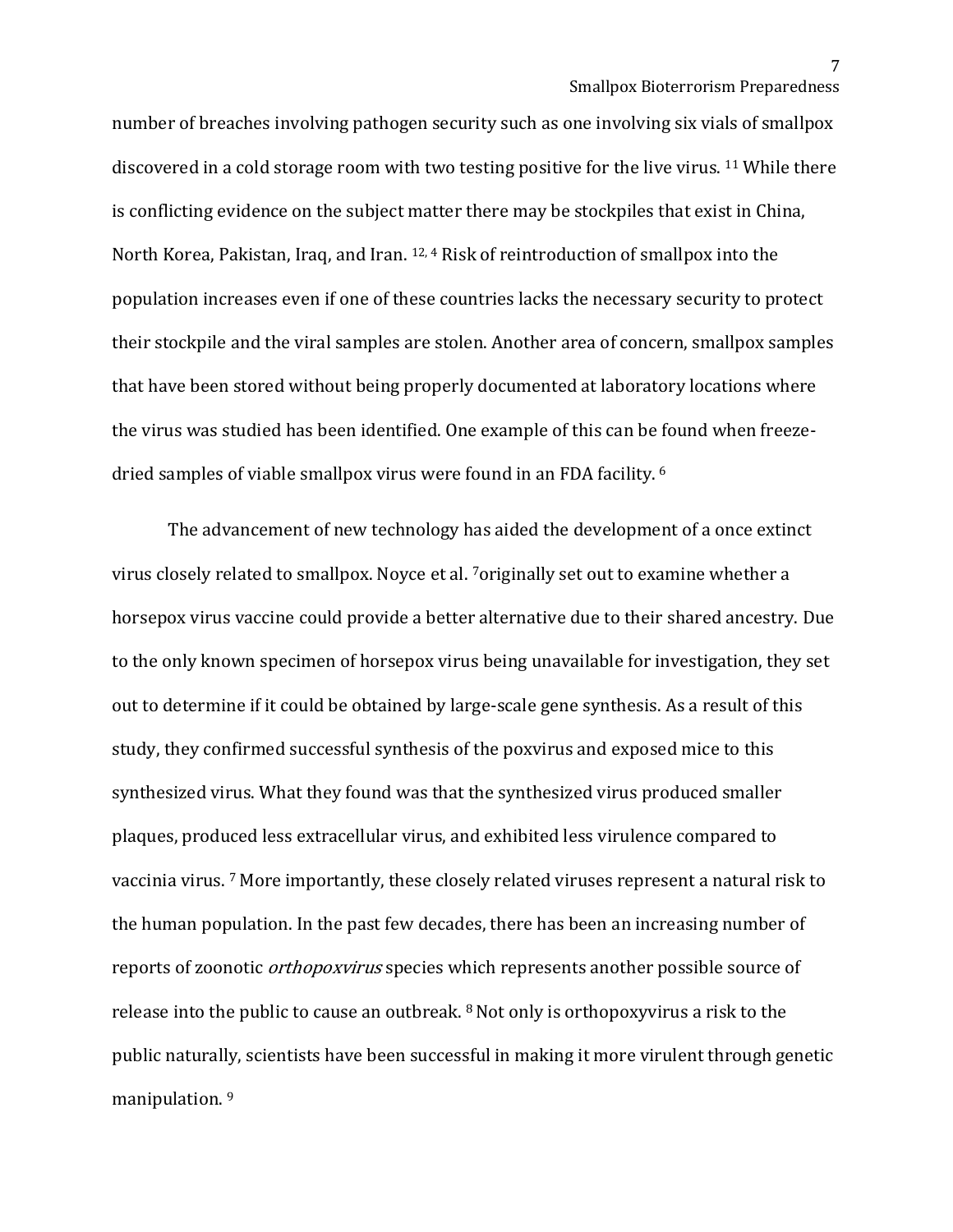#### Current Protocols and Methods of Detection

The prevention and identification of a bioterrorist attack includes multiple safeguards from many different agencies that involve a number of different specialties from international intelligence agencies to local health care systems. These international intelligence agencies focus on tracking and preventing terrorist groups from obtaining and using biological agents by utilizing insiders from the region an attack may take place. <sup>13</sup> On a national level the Laboratory Response Network, which involves approximately 25,000 commercial and private sentinel laboratories, is available for initial detection of potential biologic agents to then be confirmed by another 150 reference laboratories. These facilities are backed by the military laboratory network that can deploy quickly in response to a possible outbreak. <sup>14</sup> Other programs that are used for early detection include the CDC's National Electronic Disease Surveillance System and the Department of Homeland Securities BioWatch program which works in collaboration with the Environmental Protection Agency to monitor air quality in metropolitan areas for potential pathogens 15, 13

At the state level, the Bioterrorism Act of 2002 authorized funding for states, municipalities, and territorial governments. This was done through cooperative agreements with the Health Resources and Services Administration and the CDC which provided for emergency funding outside the annual federal budgeting cycle in response to the events of 9/11. 15 The Strategic National Stockpile is also a resource available to states in the event of an outbreak. This stockpile is located in areas throughout the country and houses medical and surgical supplies to be used to supplement and re-supply state and local health agencies upon request by the governor. This program can then send out an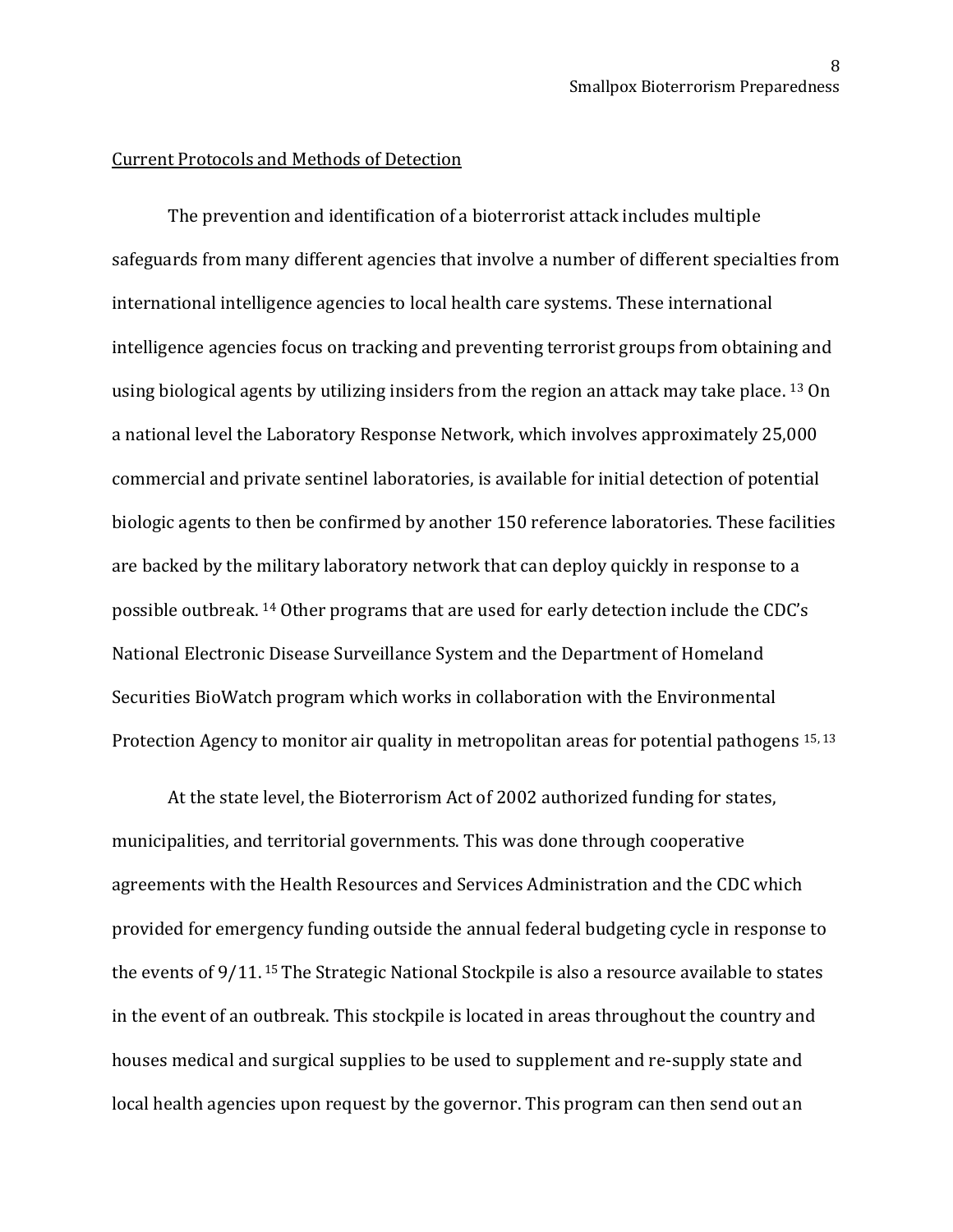initial shipment of over 100 cargo containers of 12 hour "push packages" that can reach areas in need within 12 hours. 16 Finally, with guidance from the CDC and Health Resources and Services Administration, state and federal agencies have created response plans and training of medical personnel. Ideally, per the report from the Institute of Medicine (US) Committee on smallpox Vaccination Program Implementation <sup>17</sup> these response plans include features such as having a core set of workers to provide initial response, education and training sessions, and development of relationships with those that might help enhance surveillance and response.

## Learning from Outbreak Investigations and Modeling

Despite having all this planning in place, early detection is still a critical factor when responding to the dissemination of a biological agent during a terrorist attack. When examining outbreaks, it is possible to apply lessons learned from successes and failures to prepare for future bioterrorist attacks. One such lesson can be learned from the CDC response during the 2014–2016 Ebola Virus epidemic in West Africa. After analyzing the response, Bell et al. 18 determined a number of challenges that limited response. This included aspects such as wide geographic spread of cases, poor public health and society infrastructure, and locals lacking familiarity with the Ebola Virus. The authors also noted that developing close working relationships with local medical personnel, the deployment of forward teams into the affected areas, and early treatment all helped prevent the spread of the Ebola Virus.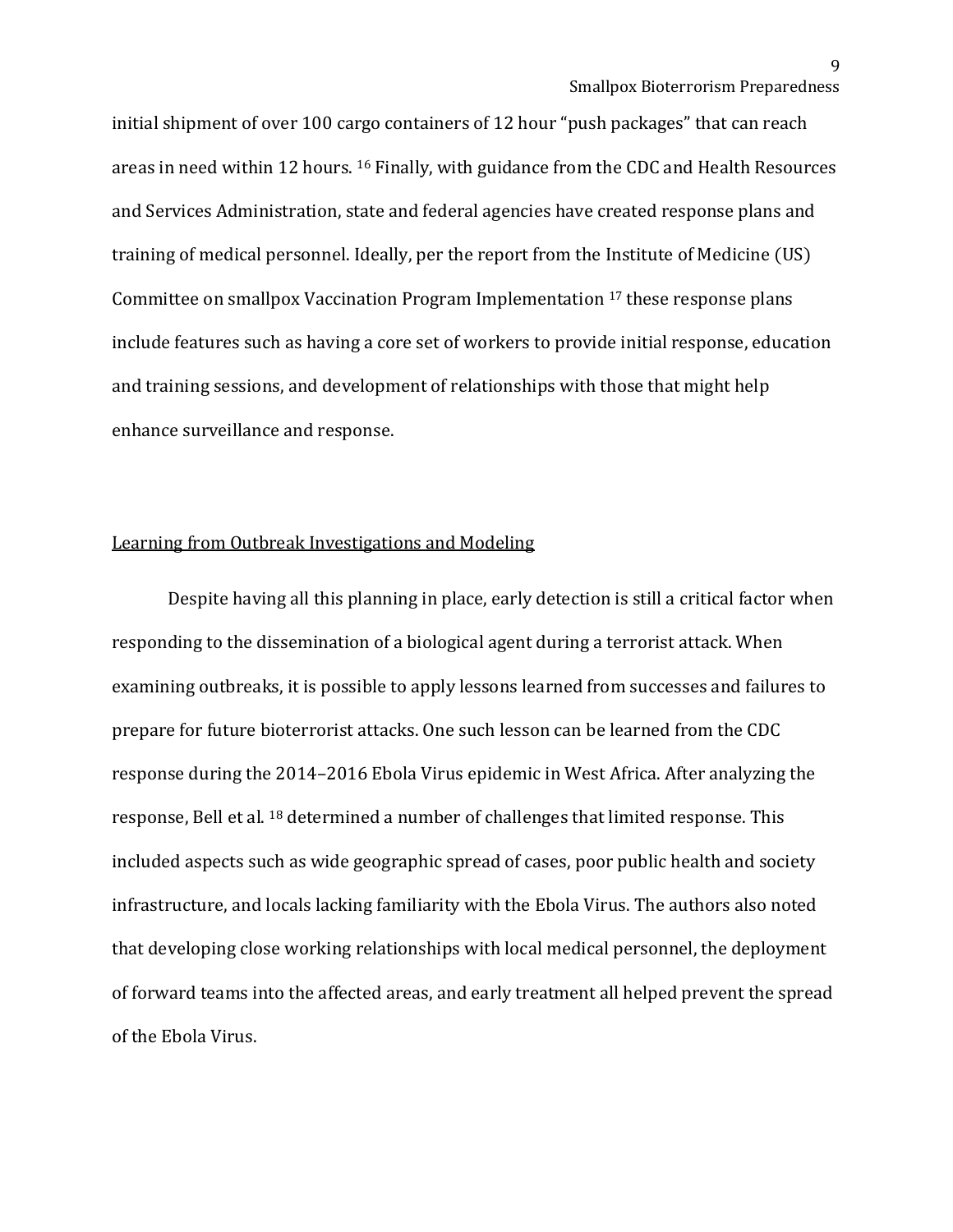Another article by Ashford et al. <sup>19</sup> examining outbreak investigations conducted by the Centers for Disease Control and Prevention's Epidemic Intelligence Service from 1988 to 1999 provides new perspectives when looking at bioterrorism. Through examining these outbreak infections, they found that reporting of possible outbreaks due to bioterrorism was delayed for up to 26 days. While these events did occur prior to 2001 when terrorism began to receive more national attention, they did find that the most important component of early reporting were from frontline healthcare providers to local health departments. Additionally, because there were some cases where intentional contamination was determined to be the cause of an outbreak years later, the authors suggested that bioterrorism should be considered early when treating possibly infected patients.

Due to there being no recent events of a widespread smallpox bioterrorist attack, it is difficult to determine if current preparations are enough to contain an outbreak. However, Longini et al. <sup>20</sup> utilized a computer simulation approach to examine if current surveillance and containment measures would be sufficient enough to contain an outbreak. The authors applied the stochastic simulation model which simulated the spread of smallpox due to a large bioterrorist attack. Then measures determined by the smallpox Modeling Working Group, The Secretary's Advisory Council on Public Health Preparedness, and the Department of Health and Human Services were applied. The results of their study suggested that the current federal government policy of post-release surveillance and containment, if effectively implemented, could be sufficient to contain either a small or large intentional release of smallpox. Following these results, they conducted some followup sensitivity analyses and found the most sensitive factor was timing of withdrawal to the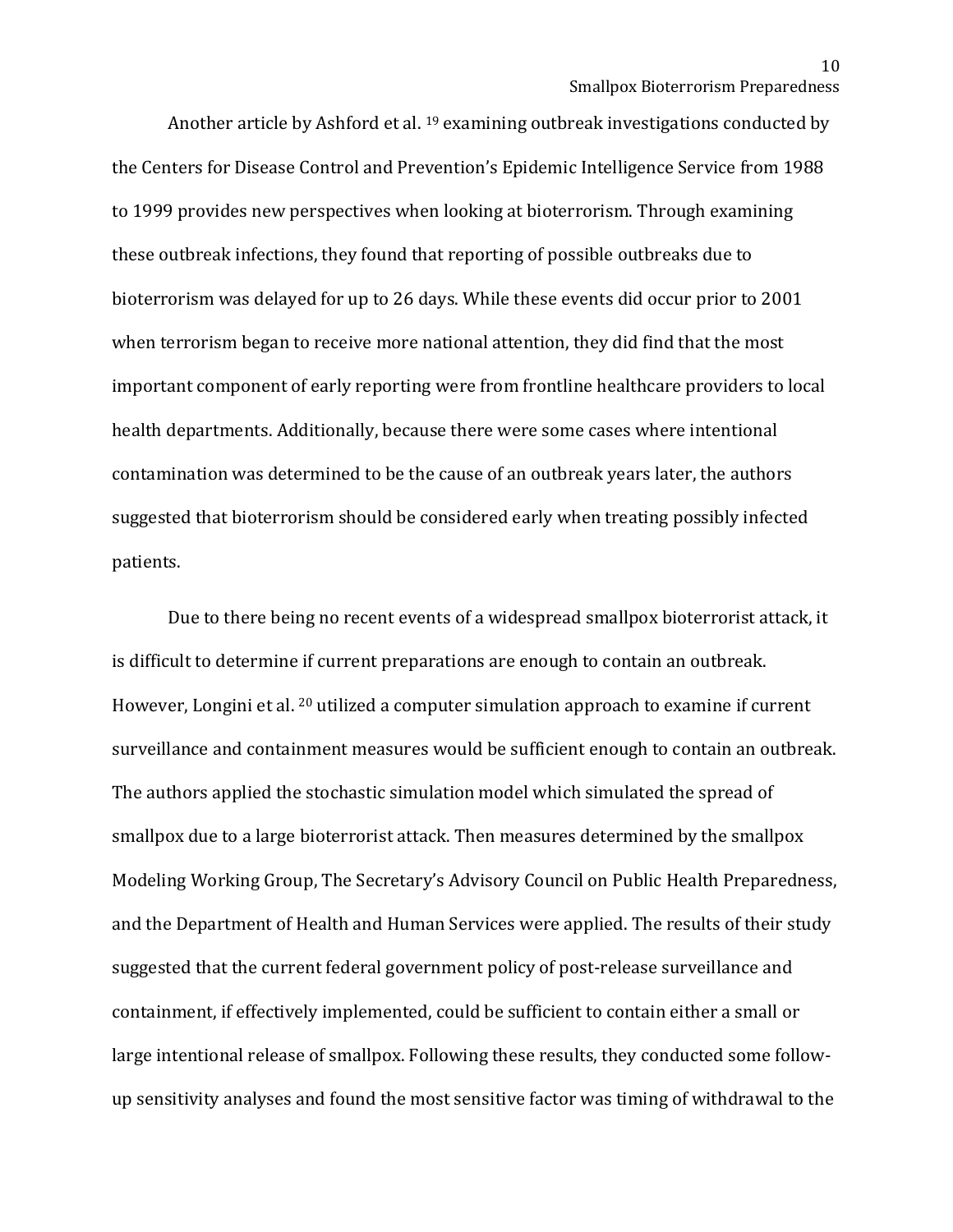home and isolation of cases. The authors found that a delay in recognition of cases by one or more days beyond the hypothesized control strategy outlined resulted in poorly contained simulated epidemics. The authors concluded that while surveillance and containment are effective in controlling outbreaks with a large number of initial cases, and further pre-emptive vaccination of the population of the USA would be counter-productive. However, a rapid and well-organized response to a smallpox bioterrorist attack would be needed to make containment efficient if no pre-vaccination was conducted.

## Lack of Preparedness Among First Line Healthcare Providers

Researchers have conducted various studies on the preparedness of healthcare providers in the United States based on their capabilities in recognizing, diagnosing, and treating in the event of a bioterrorist attack. For example, SteelFisher et al. <sup>22</sup> set out to provide a more in-depth review of US physician preparedness for public health emergencies which included a bioterrorist attack. Between October 2011 and January 2012, the researchers conducted a national poll of 1,603 practicing physicians in a range of specialties both in hospital and non-hospital settings. The authors found that while one-half of physicians felt prepared to handle either a natural disaster, a major outbreak of an airborne infection, or a major foodborne illness, only 34% felt prepared to handle chemical, biological, radiological, nuclear, or explosive (CBRNE) incidents.

These results are consistent with other studies including one conducted by Spranger et al. 22 where 90% of 417 physicians who responded to their survey self-reported a poor level of knowledge regarding bioterrorism threats. Additionally, 79.3% of 360 responding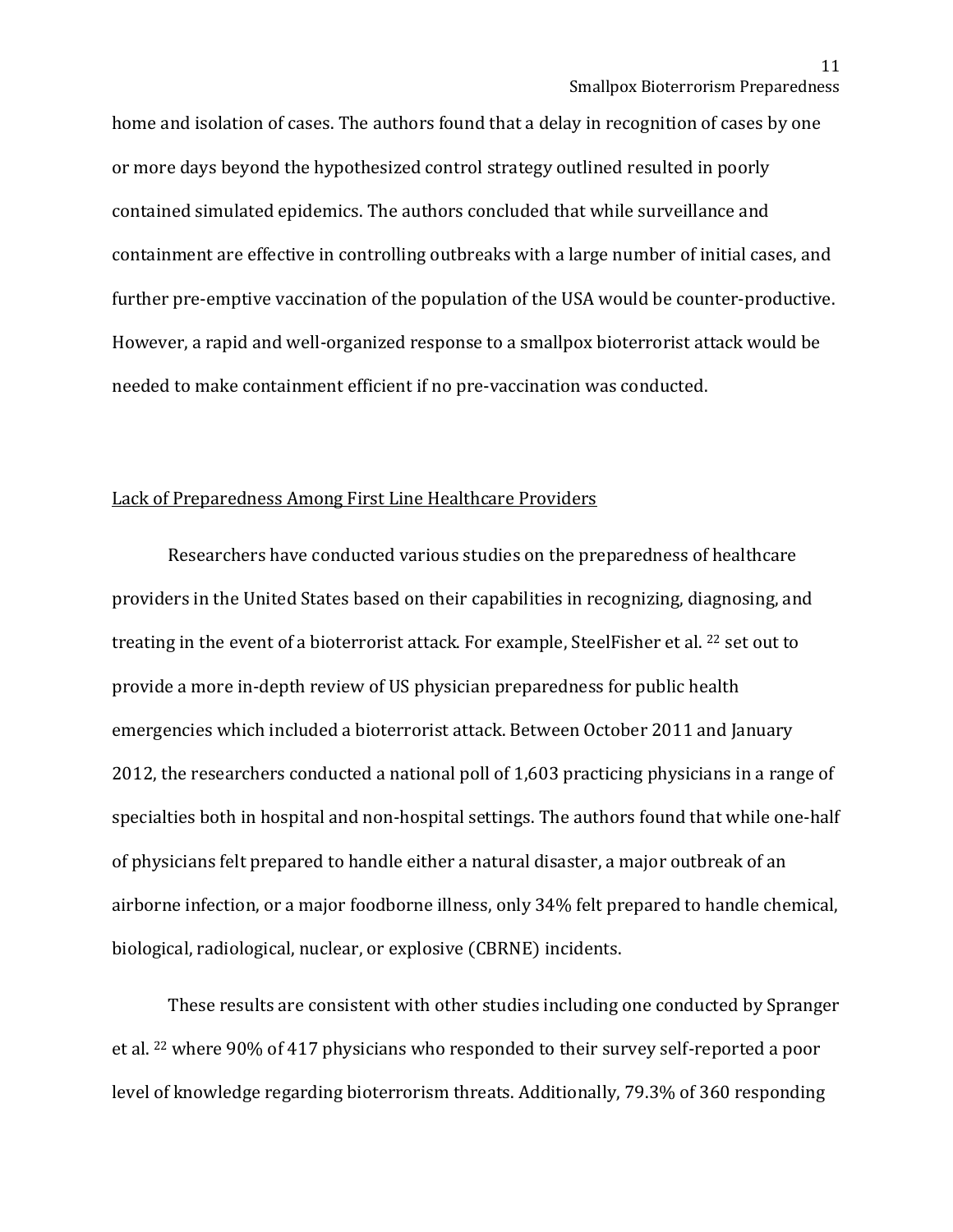physicians reported not having participated in any bioterrorism preparedness and response training. In addition to feeling unprepared, among 631 of those who voluntarily completed a training module on biological terrorism in a study conducted by Cosgrove et al. 24 a pre-test conducted showed 50.7% of the respondents answered smallpox diagnosis questions correctly but only 14.6% knew how to manage it. Education of medical personnel will also increase their willingness to respond. In a cross-sectional survey conducted by Barnett et al. 24 the researchers found that 22-48% of respondents stated they would be unwilling to respond in the event of a bioterrorist attack regardless of the severity. More importantly the authors discovered that more would be willing to respond if they felt adequately prepared.

Not only do physicians feel they are inadequately prepared to respond to a bioterrorist attack, they feel their local healthcare systems are also ill-prepared. Alexander et al. (2006) found that in a survey of 744 responding physicians, 23% felt their local health care system was not prepared to meet the needs. It is interesting to note that in this study the authors also found that only 21% felt bioterrorism preparedness efforts are beneficial but noted 46% of the responding physicians stated their health care systems were prepared for a natural epidemic. The authors concluded from their survey that in order to improve preparedness for bioterrorism threats, the efforts need to be expanded more broadly to cover a number of different outbreaks. This decrease in preparedness was also observed in an article authored by Davis et al. <sup>25</sup> over a three-year period. The authors concluded that this reduced preparedness may be due to funding cuts and job losses. This finding was also revealed to be of concern by the Committee on smallpox Vaccination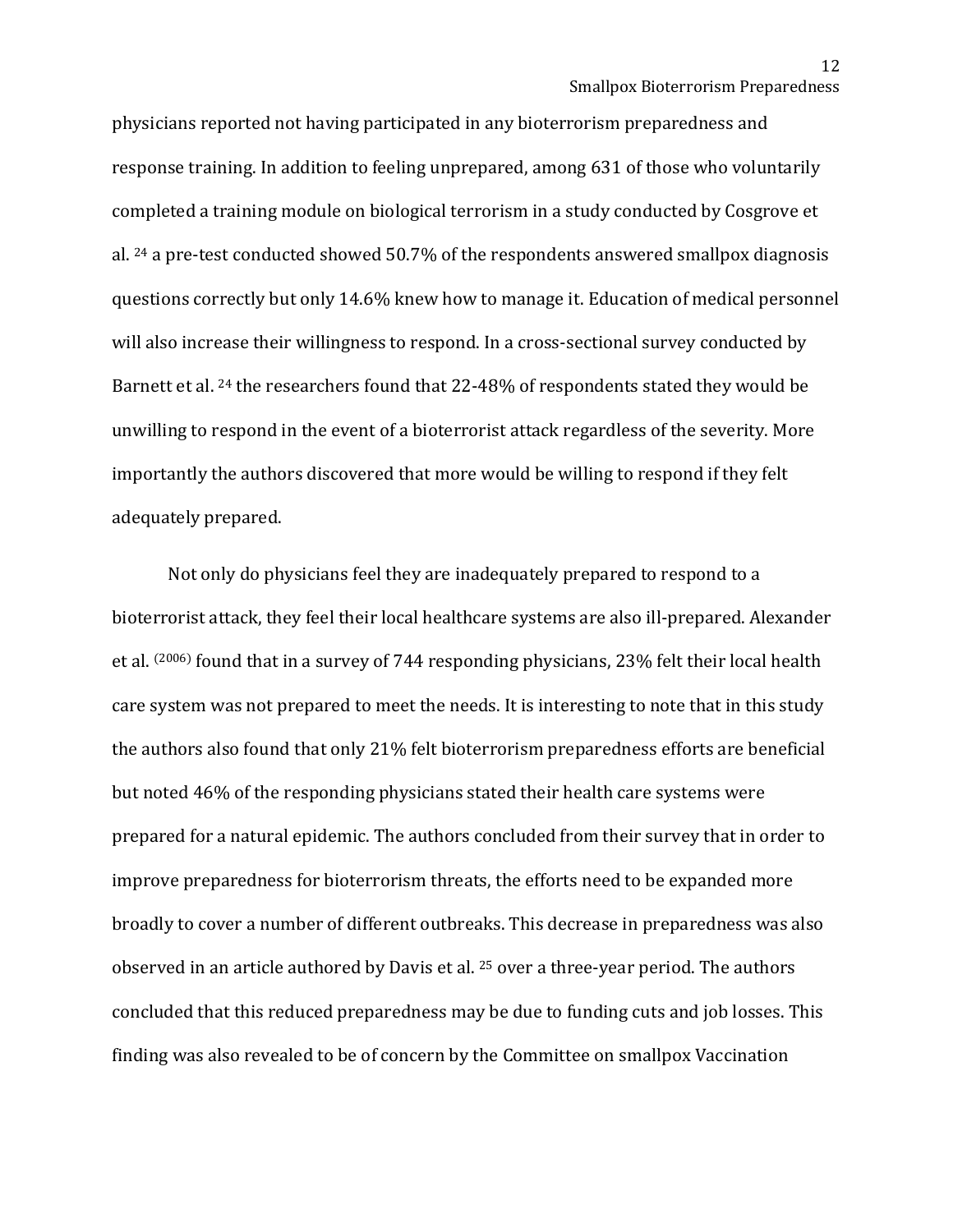Program Implementation 17 which determined there is a lack of financial resources and fragmentation in public health systems.

In the event of an outbreak, hospital infection control is an important topic to address in preparedness training to prevent the spread of infection to hospital personnel as highlighted by Dembek. <sup>9</sup> This finding was shared by Ziskin et al. <sup>15</sup> who stated healthcare personnel must not only know how to treat victims of a bioterrorist attack, but must also know how to protect themselves. However, when healthcare personnel were evaluated for their proficiency in personal protective equipment (PPE) use, the authors found that even though self-perceived efficacy of protection among health care workers was high. When observed, the health care workers committed mistakes that they were not aware of making. This led to the authors concluding that self-perceived efficacy is a poor predictor of appropriate PPE use. <sup>26</sup> This suggests the presence of poor awareness of appropriate PPE use would be detrimental in an actual contagious outbreak. These results are similar to those found by Mitchell et al. <sup>27</sup> who found that 54% of the observed health care workers removed their PPE in the incorrect sequence and hand hygiene adherence was suboptimal. The authors concluded that their study ultimately highlights the gaps in PPE that may increase the opportunity for transmission of infection.

# Methods

A literature review was conducted regarding bioterrorism utilizing journal articles provided by the Lindell Library and the PubMed database. Potential research articles were reviewed and read for relevancy pertaining to the topic prior to inclusion. Articles were reviewed to ensure focus on the bioterrorism aspect of smallpox and the necessary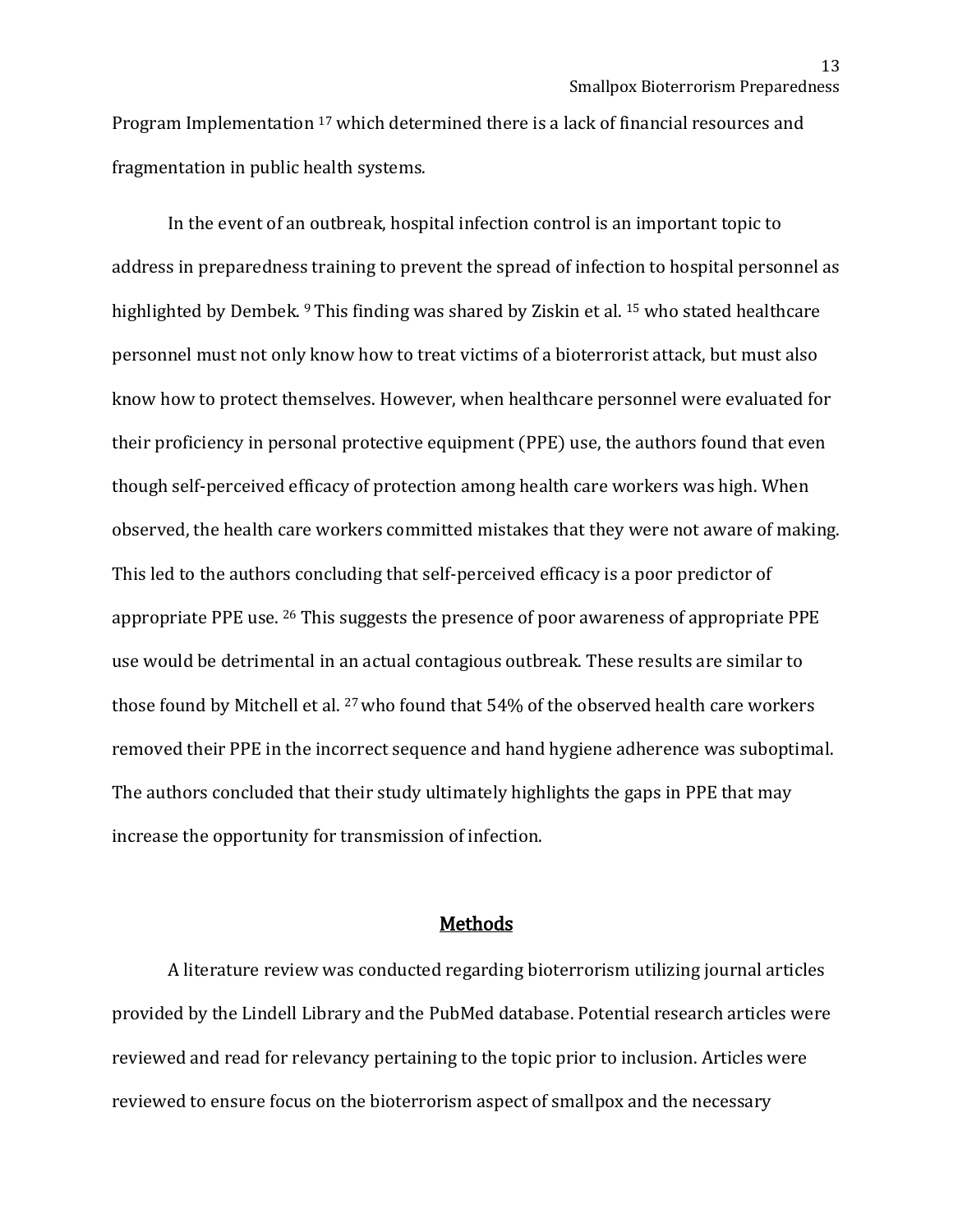preparations that need to be made to have an adequate response. Additional criteria for articles were that they needed to be peer reviewed. Articles written by those with a military background or current work in a government organization were analyzed in extra detail. This is because these authors tend to have specialized training in this area. In order to obtain background information on the history of bioterrorism and smallpox, articles written by experts in those respective fields were reviewed which included both civilian and military authors.

To determine the availability of smallpox for use in a bioterrorist attack, government agency sources were investigated regarding current stockpiles and a literature review was conducted to determine other means of acquiring viable samples. Three causes of possible release were explored. The first possible cause of release is the possibility that laboratory personnel became compromised in some way either through intentional or unintentional release of the pathogen they work with. A second was the possibility of other samples existing outside of current known stockpiles and the third explored the possibility that the smallpox virus could be synthesized in a laboratory setting.

A review was then conducted to determine overall preparedness for a bioterrorist attack regarding these possible threats. Three areas of focus were reviewed. The first included researching the capabilities of medical personnel. This included examining public health protocols related to how to respond to a bioterrorist attack, education on the topic, and readiness capabilities. Detection and diagnosis methods were the second focus which included methods available both for an individual patient as well as for detecting release of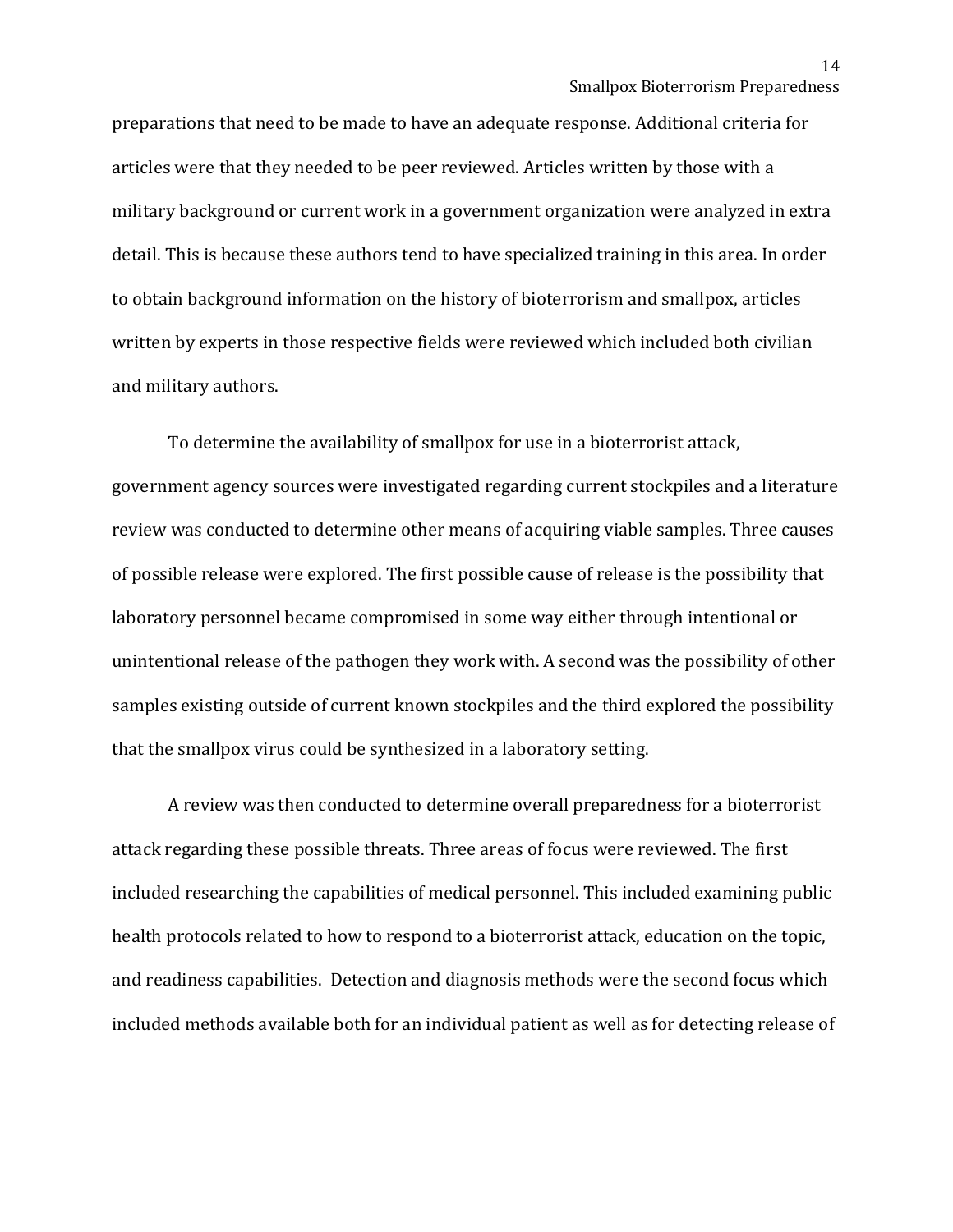a pathogen in a public setting. Finally, current public health policies were reviewed looking at the current government policies and programs in place.

#### **Discussion**

One of the main defenses against smallpox being used as a modern bioterrorist weapon is its inaccessibility. However, with the possibility of uncatalogued samples existing, along with the development of technology leading to the possibility of a lab synthesizing the virus, and the ability to genetically modify related *orthopoxviruses*, adequate measures need to be in place to detect a possible release of the pathogen. In the event of an outbreak, any delay in identification can have considerable impact. As evidenced by computer simulations, even the delay of a diagnosis by a few days can lead to a poorly contained outbreak. 20 This is where technology can assist medical personnel in early diagnosis. While national programs such as BioWatch and the National Electronic Disease Surveillance System can be used to detect the release of a pathogen, it is important these systems be constantly updated with emerging pathogens. 15, 13 As such, inter-agency cooperation will be vital. Only through diligent monitoring by intelligence agencies of potential developing threats and consistent communication of these findings can these systems be updated effectively. Without constant surveillance, smallpox as well as other pathogens can be modified to evade current detection and countermeasures. Unfortunately, lack of funding for the programs, which includes funding for upgrades, is putting the effectiveness of the BioWatch program at risk.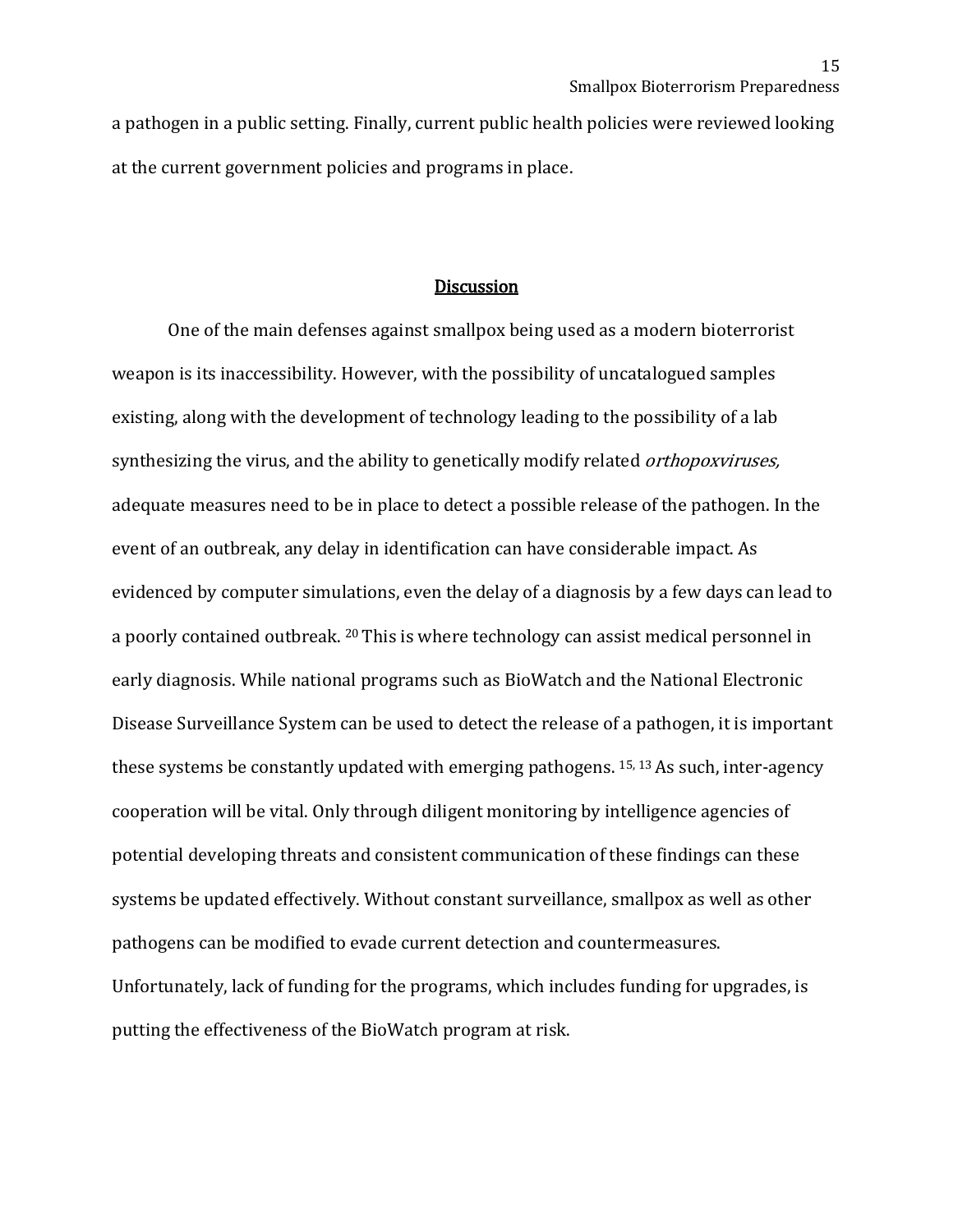At the state level, surveillance systems are currently implemented but need to be constantly evaluated to ensure they are up to the task. Coordination with the CDC is needed to allow rapid laboratory screening leading to earlier detection. On a more local level, advances in identification technology will prove to be invaluable to medical personnel in early diagnosis during a possible bioterrorist attack. For example, portable real-time polymerase chain reaction (PCR) platforms have become more accessible to laboratories as they become more cost effective.14 As more laboratories have access to PCR and the training to use them, it gives medical providers additional resources to more rapidly diagnose patients they suspect may have been exposed in a bioterrorist incident. In the event of an outbreak, easily deployable point-of-care diagnostic assays will help reduce the time it takes to confirm a possible infection. This would be especially useful in rural areas where laboratories might not have the resources to analyze samples and shipping to an outside lab for analysis would take up valuable time. The development of oligonucleotide microarray as future diagnostic tools also shows some promise allowing more reliable early detection of these new species for providers through the use of sequencing technologies and active surveillance of new species. <sup>14</sup> In addition to surveillance, the Strategic National Stockpile exists to provide emergency aid in the event of an outbreak within 12 hours. 16

Although technology can aid in early identification through active surveillance and assist in diagnosing, there is no guarantee that it will be available everywhere. If an attack were to be carried out, metropolitan areas with high population densities are considered the primary targets. However, a potential victim may not always present to a provider in these metropolitan settings if the initial bioterrorist attack was not identified. With how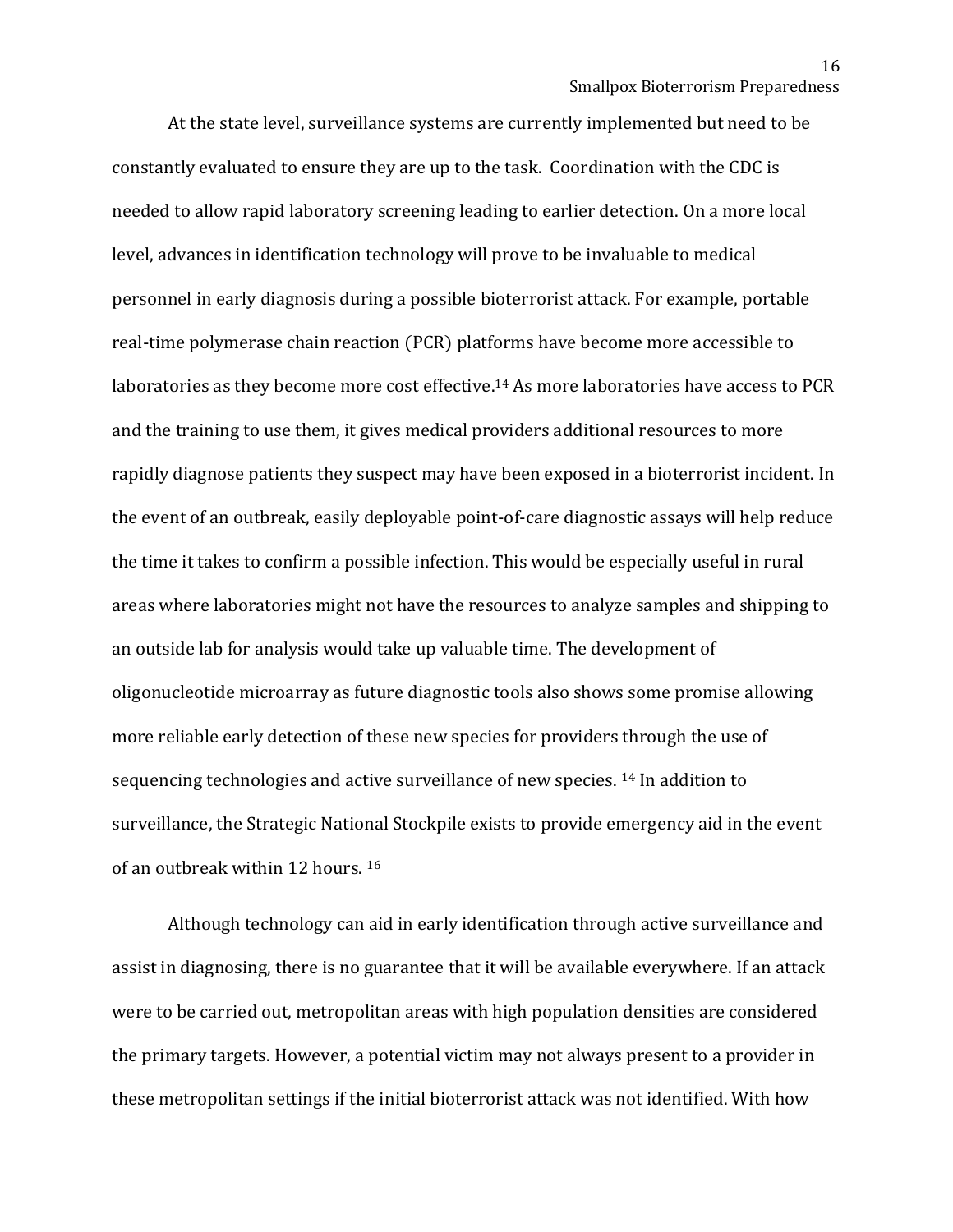easy it is to travel, an individual that has been exposed may present to their primary care provider either across the country or in a rural area. This can lead to secondary infections outside of the initial area the pathogen was released. This necessitates the need to train all healthcare providers nationally to recognize the symptoms of smallpox to improve outcomes and reduce morbidity and mortality. This is especially true in rural areas where providers may not have access to the same resources as their colleagues in a metropolitan setting.

Through analysis of other outbreaks, the need to prepare healthcare providers proves to be invaluable. The post analysis is important as often improper preparation and other shortcomings are only evident after an outbreak has occurred. Upon investigating the 2014-2016 Ebola epidemic response was slowed due to multiple factors including local unfamiliarity with the disease. This outbreak also highlighted the importance of interagency communication and the improvement of infection prevention strategies in a healthcare setting to reduce spread. <sup>18</sup> Moreover, it is often primary care providers that are the first to recognize the use of biologic weapons. 19 This necessitates the need for healthcare providers, at all levels, to be aware of how to report a possible case or acquire assistance. Research, however, suggests that healthcare providers are not always aware of the resources available to them or whether their hospital has emergency response plans in place. Not only are healthcare providers not always aware of the resources available to them but multiple studies have suggested that they do not feel prepared to handle a possible bioterrorist attack. 22, 23, <sup>21</sup> This lack of preparedness of medical personnel is important to consider when responding to an attack.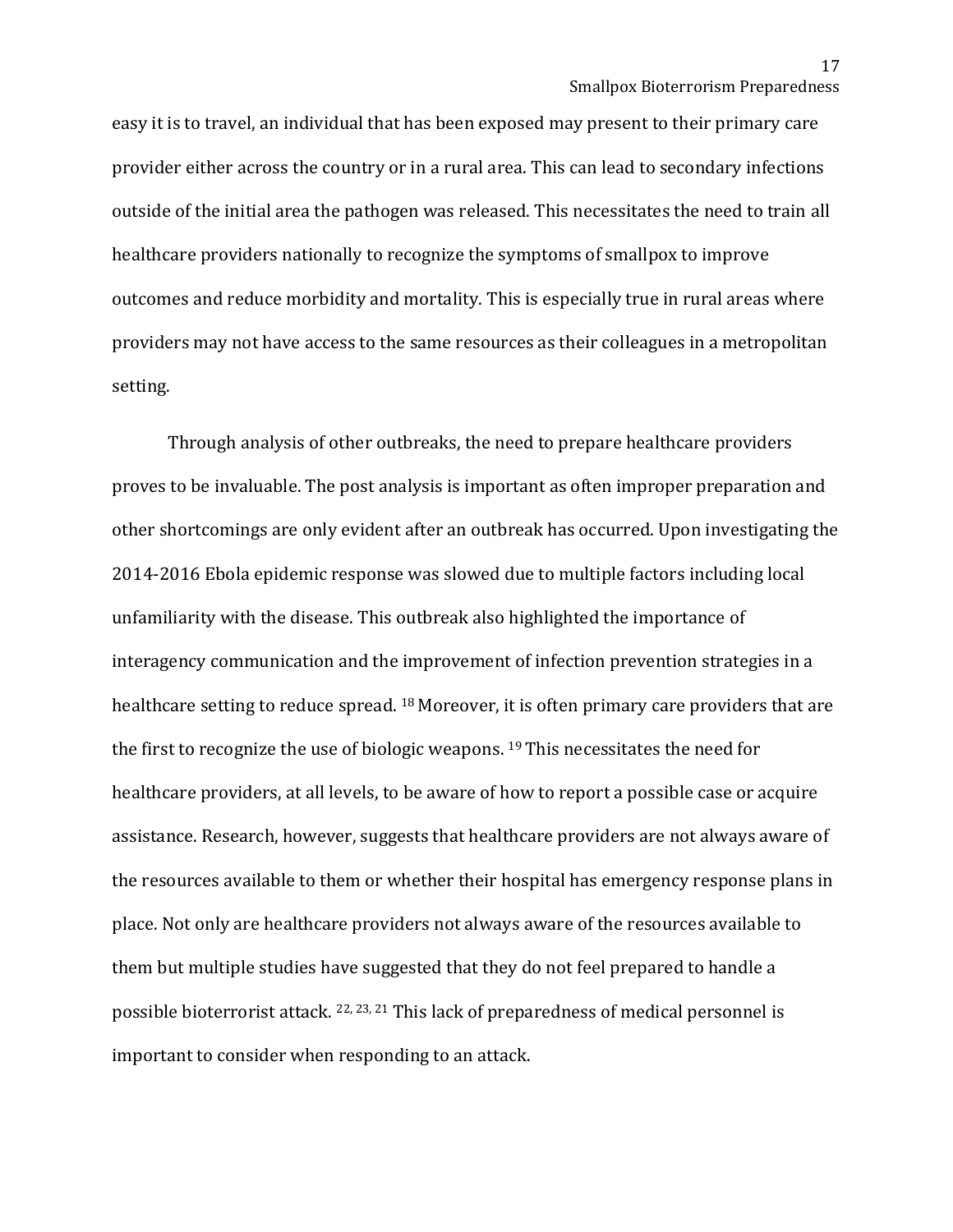In the event of a large scale bioterrorist attack, all available resources will be mobilized to respond. The response to this attack relies upon medical personnel's willingness to respond to such an event. As mentioned previously, healthcare providers do not feel adequately prepared to respond to a bioterrorist attack which can ultimately affect the response to a possible attack. While those who perceived themselves to have important roles responded more readily, 22-48% of respondents stated they would be unwilling to respond in the event of a bioterrorist attack, such as anthrax, regardless of severity. 24 The authors concluded that in order to increase the percentage of those willing to respond, medical personnel must be adequately prepared. This necessitates the need to fill the knowledge gap so that medical personnel feel like they can adequately respond in the event of a bioterrorist attack. This is especially important in rural areas where there may be a minimal amount of trained medical professionals.

There have been some efforts made to fill the gap in knowledge on how to respond to a smallpox bioterrorist attack but with mixed results. One example of this is the Hospital Preparedness Program (HPP) by the US Department of Health and Human Services which was implemented in 2002. This program launched several local and regional coalitions of hospitals, medical providers, and agency representatives to prepare communities for potential bioterrorist attacks. The most established are located in Seattle and King County in New York City, Los Angeles, and Minneapolis. However, these coalitions are not everywhere. These coalitions, along with new ones, face the issue of maintaining their readiness while experiencing issues such as insufficient funding, staffing, improvements, and research. Other attempts to train healthcare personnel include the use of online training modules which has seen some success. 23 The accessibility of the internet has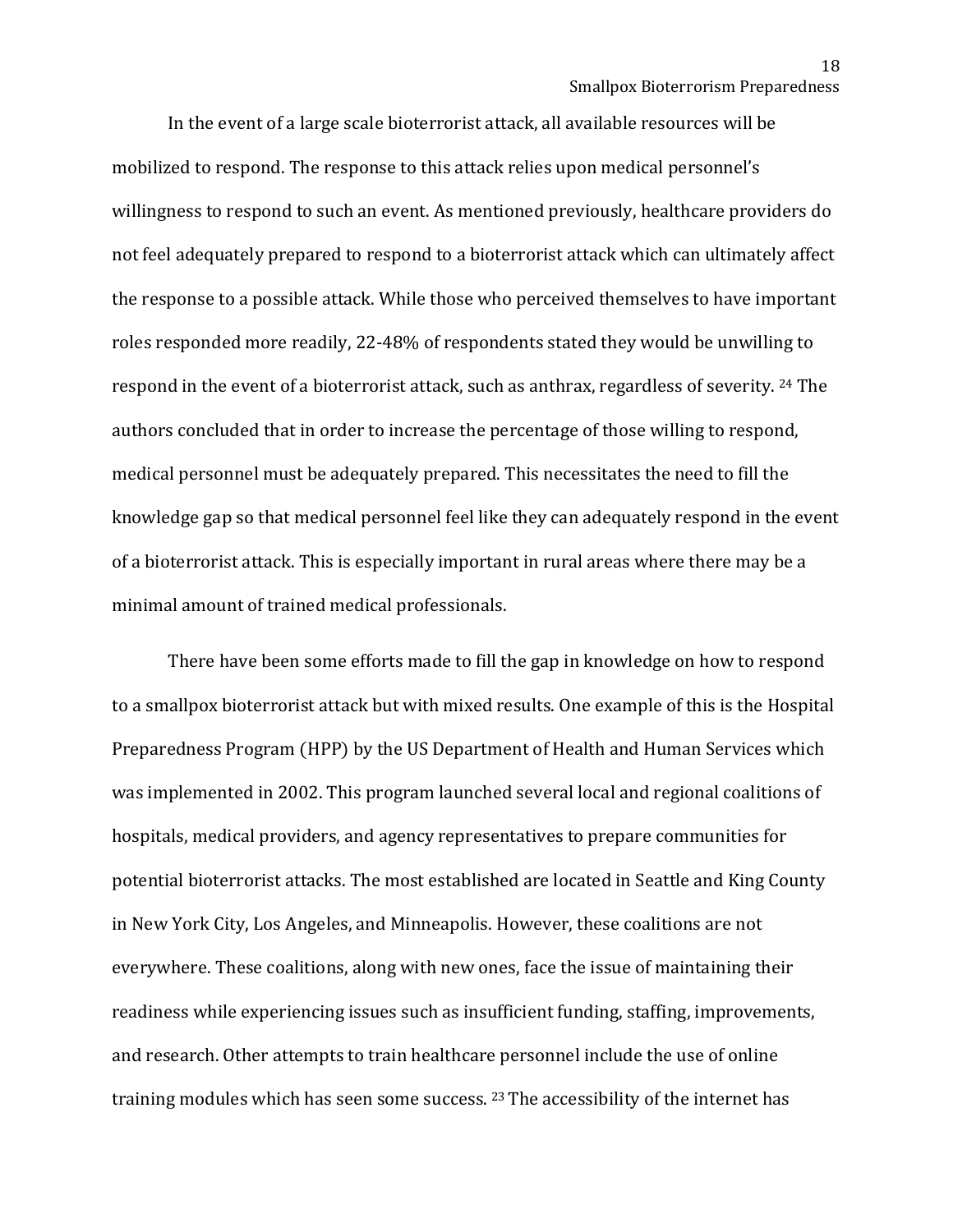provided a new way to reach medical personnel and train them. Through the development of electronic training modules it would be possible to take advantage of the shift in provider preference to self-paced electronic training. 22 This would also be beneficial to those in rural areas who might not have access to training events or tested protocols.

As mentioned previously, training also needs to highlight the importance of proper personal protection equipment (PPE) use as infection prevention and control in a healthcare setting to prevent further infection. While some personnel may feel they are proficient in PPE use, this doesn't necessarily translate to actual proficiency. Two particular studies looked at PPE use and found that health care workers committed mistakes that they were not aware of. 26, 27 During an actual bioterrorist attack with smallpox that is easily spread from person to person, this lack of correct PPE use would be detrimental in an actual outbreak. This necessitates the need to ensure constant awareness of not only how to treat and contain patients, but also protect medical personnel. It also highlights the need to be aware of PPE when dealing with patients with an unknown diagnosis as they may be the victim of an as yet unrecognized bioterrorist attack. This training also needs to extend to first-responders as they may be interacting with both infected and non-infected individuals and may unknowingly spread the virus further.

One issue facing bioterrorism preparedness education is the fact that many individuals, including physicians, do not feel it is necessary due to their perception that the risk of a bioterrorist attack is low. Additionally, the public has a minimal understanding of bioterrorism threats yet an attack has the ability to generate fear among the population which can have negative consequences. In order to properly respond to a bioterrorist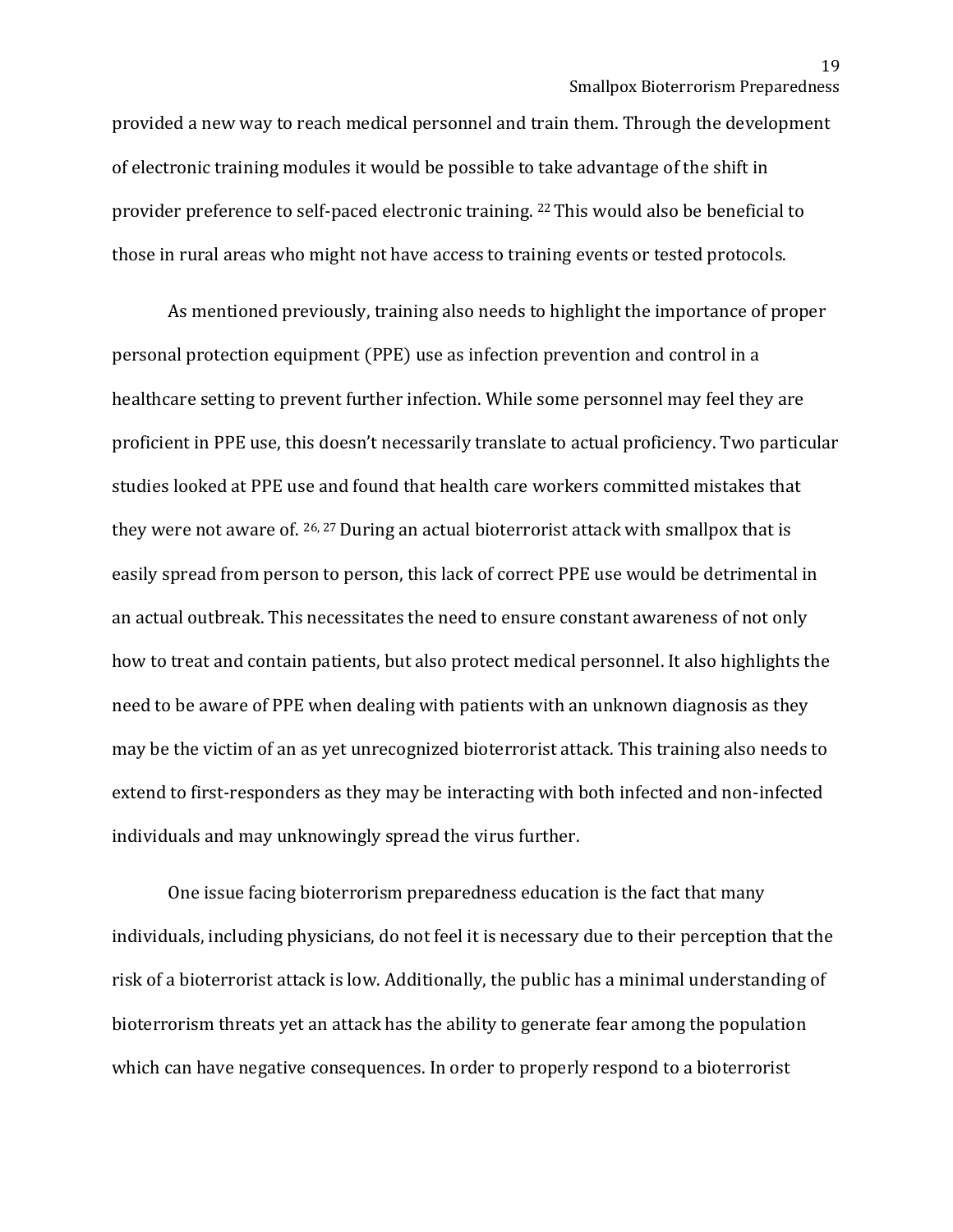attack, both the public and medical personnel must be made aware of the threat it represents and what they can do. However, to have the best response, this must be done in a way that keeps the attention of the population. Research into how to educate the public has shown that people respond to simple information presented in a way where they can feasibly apply the information in order to protect themselves. The participants in these studies specifically wanted to know how to avoid exposure, recognize the symptoms, and treat the effects of the symptoms. <sup>28</sup> By educating the public during a possible terrorist attack, it can be possible to identify potential victims faster and reduce spread. This information needs to be prepared ahead of time to increase the speed at which it is disseminated. Additionally, measures must be put in place to respond to an outbreak that can be quickly implemented.

In order to implement these reforms, funding must be obtained. Not only does funding for such preparedness training need to be implemented, but at the very least there must be more coordination on the use of the limited funding already available. To best prepare the public and medical personnel, one way to justify increased spending, and justify to medical personnel the importance of this training is to present this information through general epidemic preparedness. This is due to the fact, that as mentioned previously, many providers feel that their system is inadequately prepared to respond to a natural epidemic. 23 Through educating medical personnel on how to prepare for a general epidemic, the lessons learned will indirectly provide preparation towards a smallpox bioterrorist attack. This training can increase coordination of resources by providing additional materials that supplement the training of personnel for other outbreak events such as a bioterrorist attack involving smallpox. This coordination of resources remains a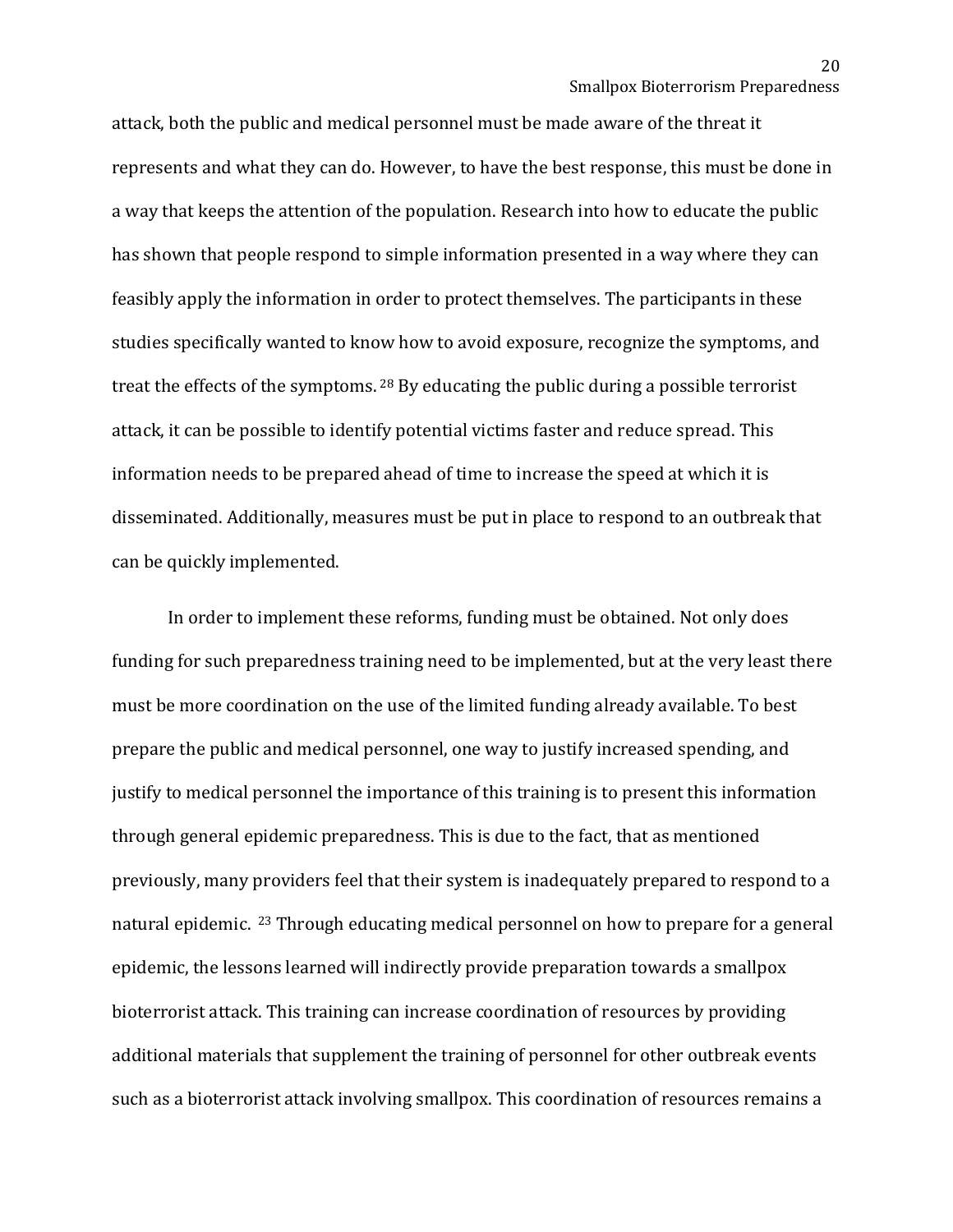challenge on both the federal and state level necessitating that the training be expanded to a national level. Overall, bioterrorism preparedness is at risk due to funding cuts and job losses which leads to a decrease in the preparedness. By addressing the above concerns in a way that medical personnel will be more willing to listen, there can be better coordination of resources and the establishment of communication networks to better detect and rapidly respond to a bioterrorist attack.

# **Conclusion**

Based on lessons learned from past bioterrorism and natural outbreaks, early detection is the key to an adequate response. Outside of a bioterrorist attack where the release of a smallpox pathogen is made known by those responsible, detection will be difficult necessitating the need for up to date equipment and ongoing training of medical personnel. Despite the fact that there has not been a massive outbreak of smallpox due to a terrorist attack, computer modeling indicates that current protocols and programs have the capability of containing an outbreak. However, multiple articles and professional opinion demonstrates that we are not fully capable of responding to a large-scale bioterrorist attack. While lack of funding is partly to blame, adequate management of the funding that is currently available is necessary due to the multiple challenges that need to be addressed including the lack of coordination of resources.

While additional funding would be ideal, the funding that is currently available must be targeted to achieve the best outcomes. It is essential to put the research and time into proactively developing programs, protocols, and medical personnel training before an outbreak occurs. It was only after the anthrax attacks in 2001 did the United States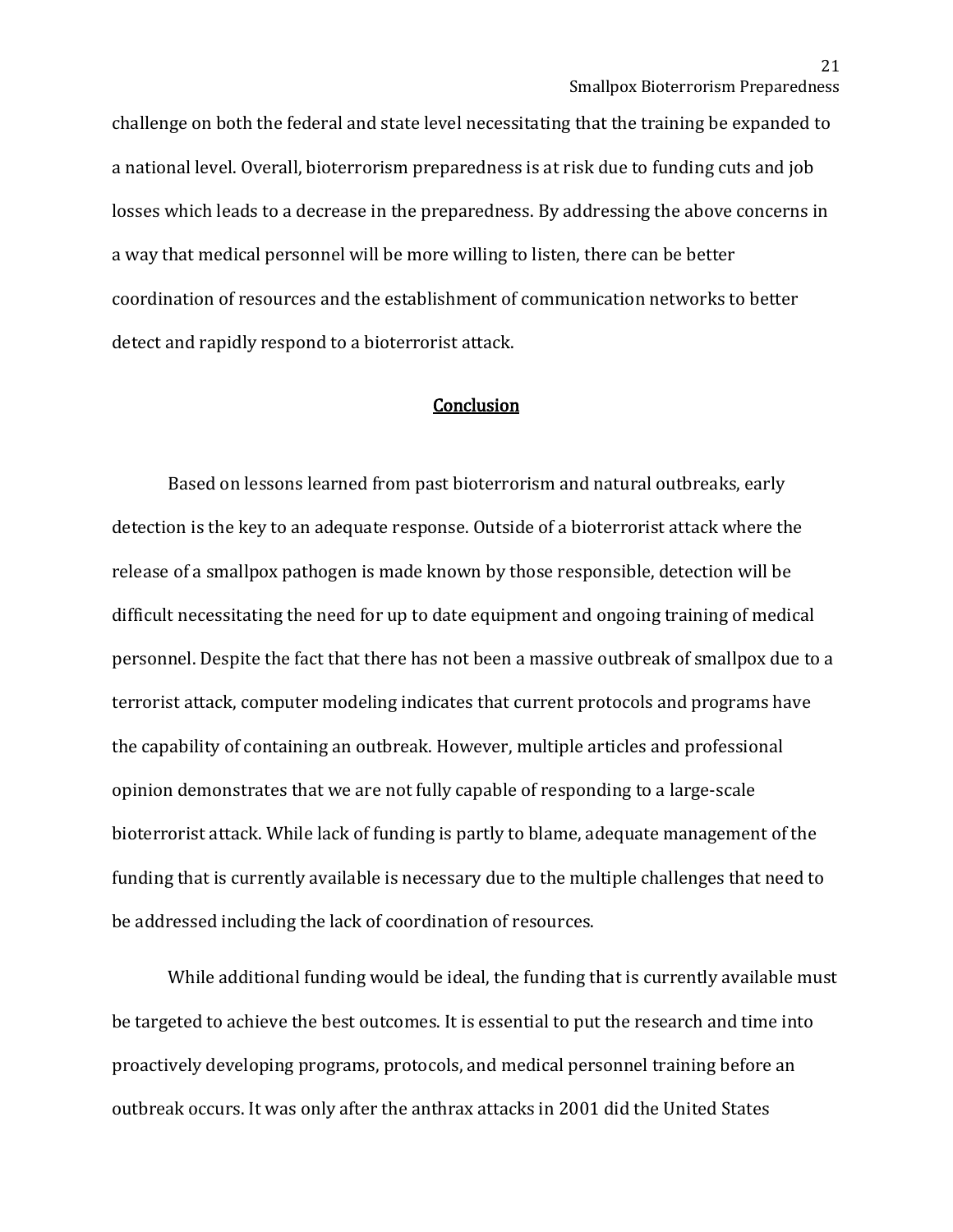Government and other nations realize there were shortcomings in their bioterrorist preparations and significant investments were made. If a bioterrorist attack were to occur involving smallpox, the best way to reduce morbidity and mortality would be early identification. These systems of early identification must also be paired with active intelligence of other possible threats. This is due to the fact that as technology develops, it has become easier to develop smallpox in a laboratory setting. Additionally, these labs have the ability to make other *orthopoxviruses* species more virulent through genetic manipulation. This intelligence and security must also be prepared for laboratory personnel becoming compromised leading to them intentionally or unintentionally releasing the samples they conduct research on. This requires regulations into who is allowed access to potential agents of bioterrorism and what specific requirements need to be met to allow research on these agents.

The problem is that most of the widespread surveillance systems and planning is limited to a specific area such as metropolitan areas or large events where a number of people are gathered and these programs face funding issues that affect their readiness. Finally, the ease of travel means that while a victim may be exposed in one area, they may risk exposure in another area where trained personnel may not be located. This necessitates the education of all medical personnel in both rural and metropolitan areas. Furthermore, research needs to be done to identify ways in which to make diagnosing equipment economical and more accessible. The use of electronic education modules can allow more widespread distribution of education material. This material should focus not only on how to diagnose and treat smallpox, but also who to contact in the event of a possible exposure, infection prevention techniques, and resources for providers. This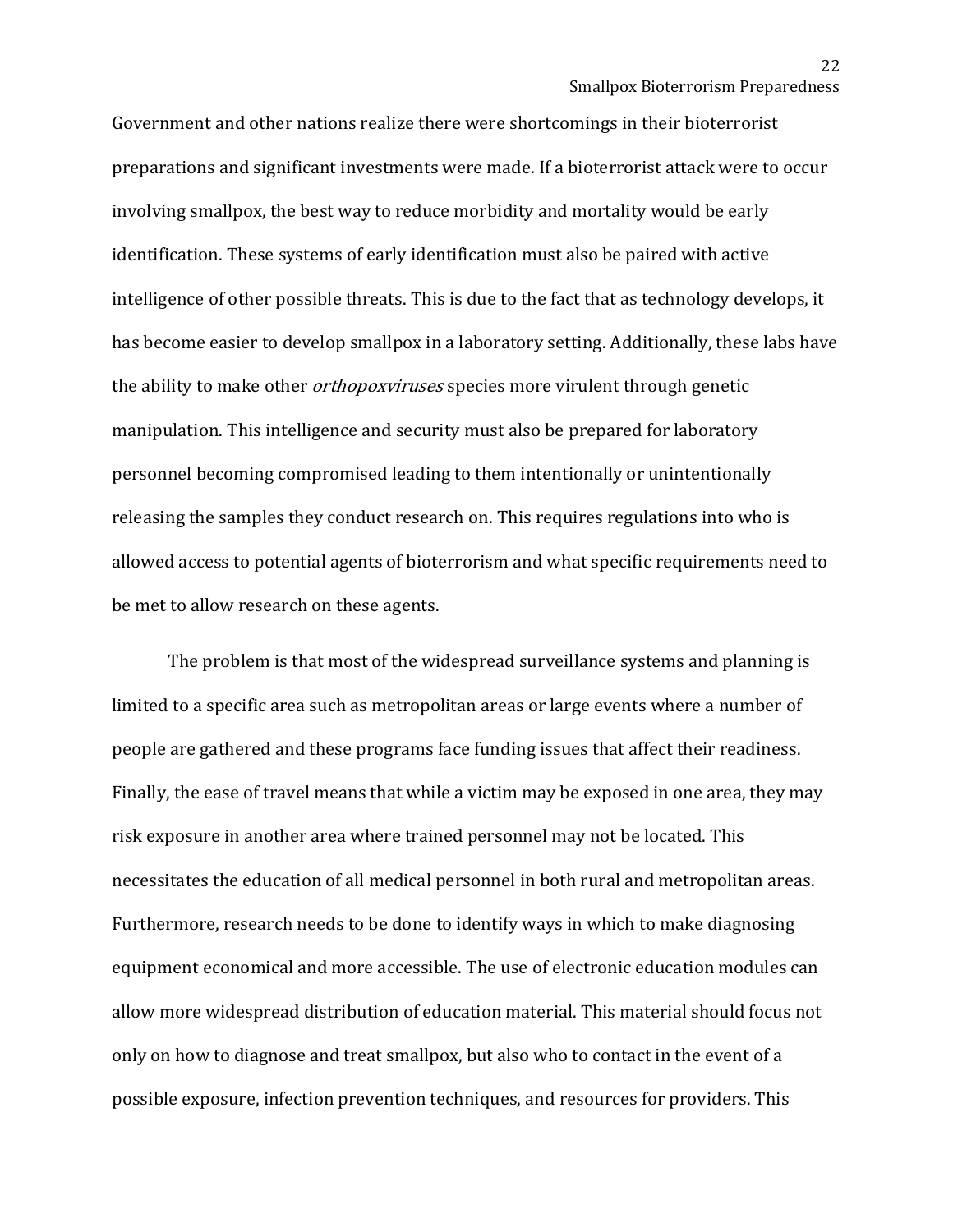education is essential to improve the willingness of medical personnel to respond to a call for assistance as it has been identified that the confidence level of medical personnel and the understanding of their role in a situation is directly related to how they respond and participate in a crisis.

Education must also be prepared for public distribution before, during, and after a smallpox bioterrorist attack. During such an event, people will actively search for information that they can use to protect themselves and those around them. By taking advantage of this need, it is important to provide the public with symptoms of possible exposure which can help decrease the time from exposure to detection. Public education can be used to build confidence in the medical response system in order to reduce panic and other negative behaviors. While it may be difficult to justify bioterrorism education and preparedness to both the public and medical professionals, development of the material can piggyback off of natural outbreak preparedness. Many of the necessary measures, such as the use of personal protection equipment (PPE), needed to contain a smallpox outbreak, is important, whether it be a natural outbreak or due to a bioterrorist attack. During previous outbreaks, reducing the spread of infection has been found to be very important in containment. It has been found that medical personnel often do not use PPE correctly so by educating them under the pretense of a natural epidemic preparation it would benefit the response to a smallpox bioterrorist attack. This would be especially true in the case of a smallpox outbreak particularly if a more virulent species was used.

In closing, while it may be easy to discount the possibility of a bioterrorism attack involving smallpox due to the security measures around the facilities where known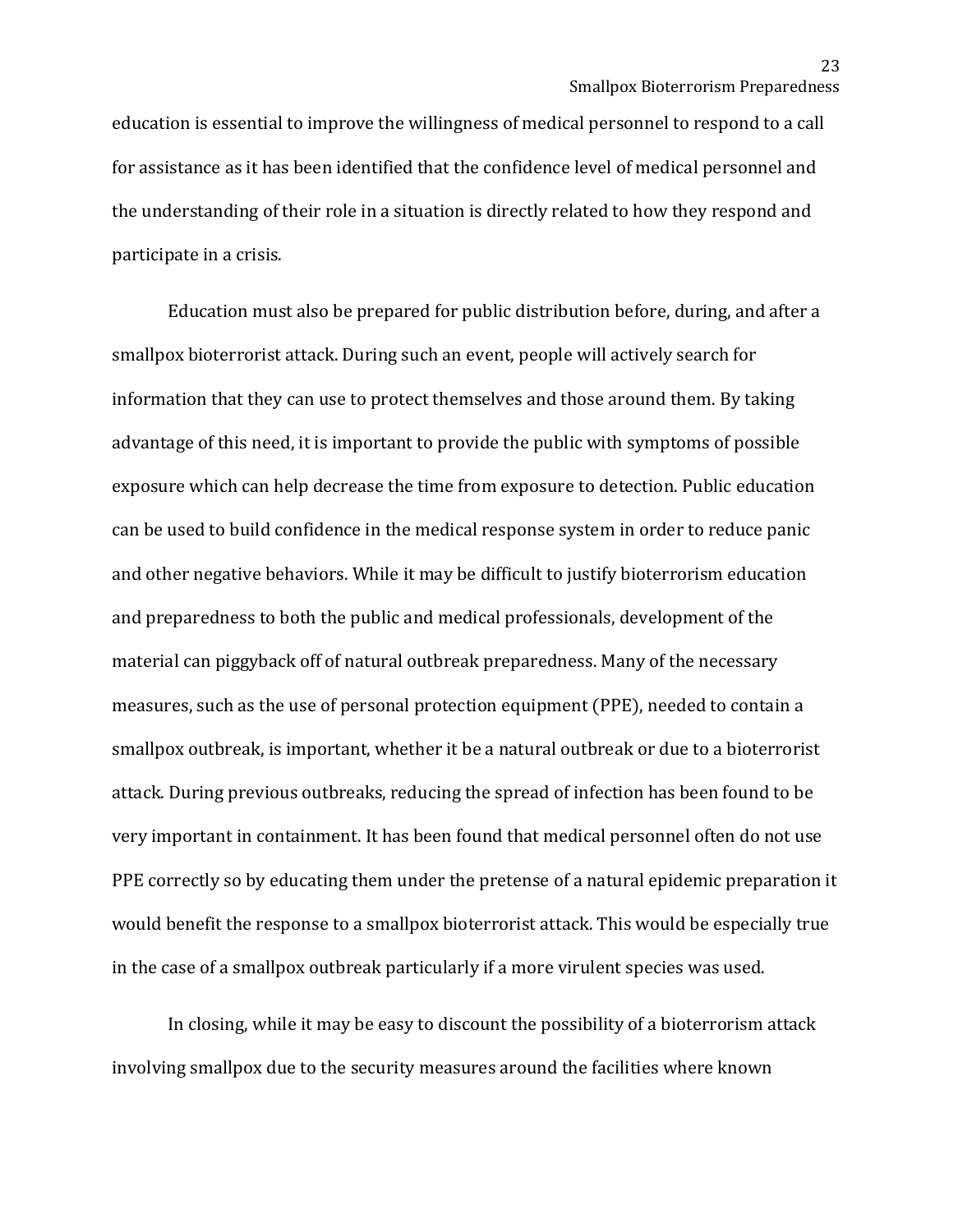samples exist, the risk of other samples either developed in a lab or unaccounted for still remain a threat. Additionally, unlike other terrorist attacks where the evidence of it is immediately evident, it can be days before patients start presenting for evaluation. The characteristics of the virus allow it to be highly stable and infectious necessitating the need for an early response to allow proper containment of an outbreak. With both the correct application of funding and a concerted effort to prepare an adequate response can be achieved if the work is done prior to an outbreak. Ideally, while progress is certainly being made, continued development into areas such as more widespread surveillance through biosensoring and diagnosing technology, education of both the public and medical personnel, and development of programs allowing better coordination among personnel must be accomplished. These are all realistic and financially feasible goals that can have multiple benefits beyond bioterrorism and expand into areas such as natural epidemic control.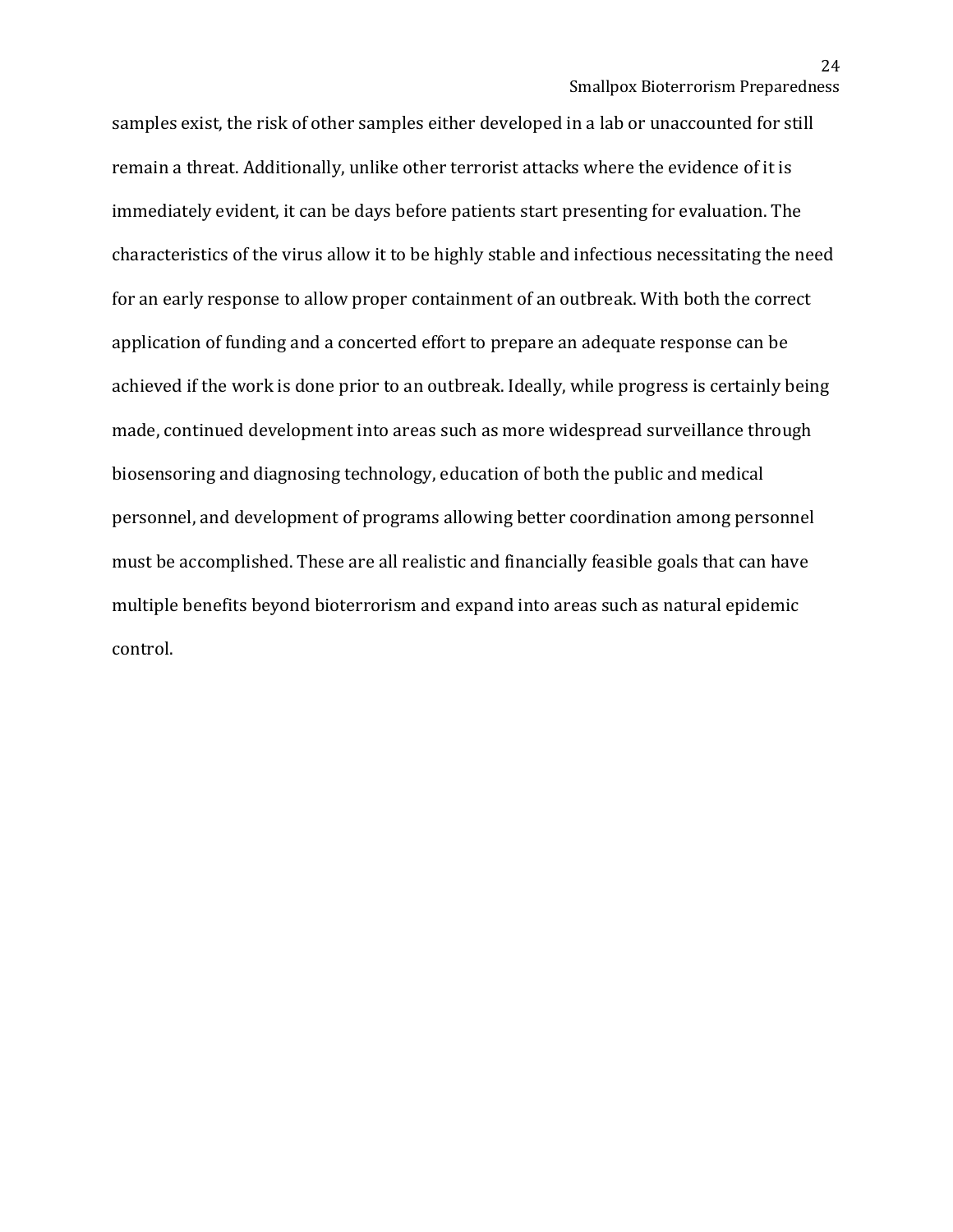# **References**

- 1. Riedel S. Biological warfare and bioterrorism: a historical review. *Baylor university* medical center proceedings. 2004;17(4):400-406. doi:10.1080/08998280.2004.11928002.
- 2. Eitzen EM, Jr, Takafuji ET. Historical overview of biological warfare. Medical Aspects of Chemical and Biological Warfare. Washington, DC: Office of the Surgeon General, Borden Institute, Walter Reed Army Medical Center; 1997: 415–423. Available at [http://www.bordeninstitute.army.mil/cwbw/defaultindex.htm;](http://www.bordeninstitute.army.mil/cwbw/defaultindex.htm) accessed July 17, 2018.
- 3. Fenner F. A successful eradication campaign. Global eradication of smallpox. Reviews of infectious diseases. 1982;4(5):916-930.
- 4. Hansen J-C. Smallpox: new perspectives regarding risk assessment & management. Journal of bioterrorism & biodefense. 2012;01(S4). doi:10.4172/2157-2526.S4-002.
- 5. National Research Council. Review of the Scientific Approaches Used during the Fbi's Investigation of the 2001 Anthrax Letters. Washington: National Academies Press; 2014. [https://ebookcentral-proquest](https://ebookcentral-proquest-com.ezproxy.augsburg.edu/lib/augsburgcollege/detail.action?docID=3564217)[com.ezproxy.augsburg.edu/lib/augsburgcollege/detail.action?docID=3564217;](https://ebookcentral-proquest-com.ezproxy.augsburg.edu/lib/augsburgcollege/detail.action?docID=3564217) Accessed July 30, 2018.
- 6. Silver S. Laboratory-acquired lethal infections by potential bioweapons pathogens including ebola in 2014. FEMS microbiology letters. 2015;362(1).
- 7. Noyce RS, Lederman S, Evans DH. Construction of an infectious horsepox virus vaccine from chemically synthesized dNA fragments. PLoS oNE. 2018;13(1).
- 8. Olson V.A, Shchelkunov S.N. Are we prepared in case of a possible smallpox-like disease emergence? Viruses. 2017;9(9). doi:10.3390/v9090242.
- 9. Jahrling, PB., Huggins, JW., Ibrahim, MS., et al. Smallpox and related Orthopoxviruses Medical Aspects of Biological Warfare. Washington, DC: Borden Institute, Walter Reed Army Medical Center; 2007: 215-240.
- 10. Bioterrorism agents /diseases. CDC website. http://emergency.cdc.gov /agent/agentlist-category.asp. Page last reviewed April 4, 2018. Accessed July 30, 2018.
- 11. Raina MacIntyre C, Engells TE, Scotch M, et al. Converging and emerging threats to health security. Environment systems and decisions : formerly the environmentalist. 2018;38(2):198-207. doi:10.1007/s10669-017-9667-0.
- 12. Ligon BL. Special article: smallpox: its history and reemergence as a weapon of biological warfare. *Seminars in pediatric infectious diseases*. 2001;12(1):71-80. doi:10.1053/spid.2001.21365.
- 13. Grundmann, O. The current state of bioterrorist attack surveillance and preparedness in the US. Risk management and healthcare policy. 2014; 7: 177–187.
- 14. Henchal, EA, Ludwig GV, Whitehouse CA, Scherer JM. Laboratory identification of biological threats. *Medical Aspects of Biological Warfare*. Washington, DC: Borden Institute, Walter Reed Army Medical Center; 2007. 391-414.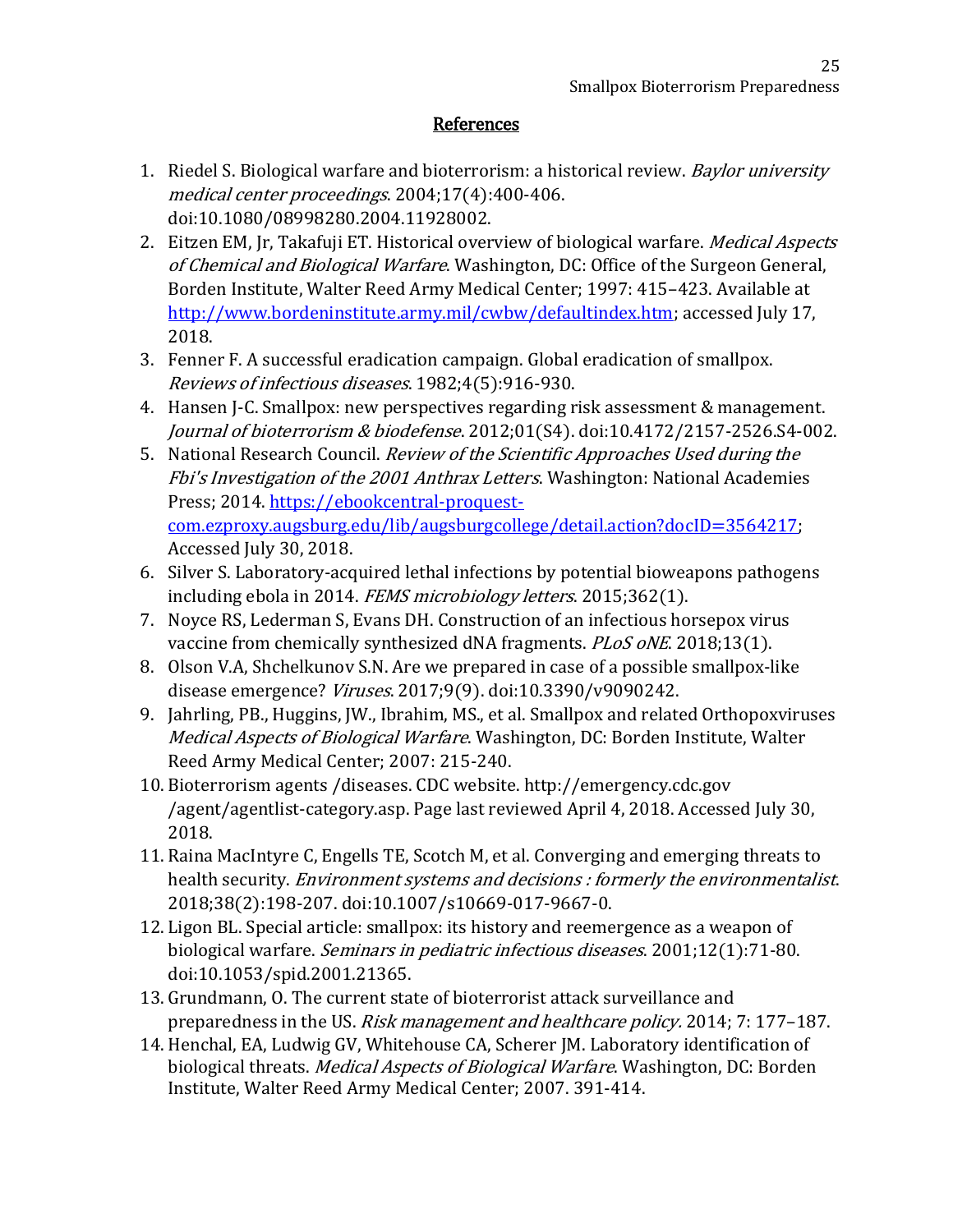- 15. Ziskin LZ, Harris DA. State health policy for terrorism preparedness. American journal of public health. 2007;97(9):1583-1588.
- 16. Huebner KD, Martin JW. Consequence Management: The National and Local Response. Medical Aspects of Chemical and Biological Warfare. Washington, DC: Office of the Surgeon General, Borden Institute, Walter Reed Army Medical Center; 1997: 415–423. Available at

[http://www.bordeninstitute.army.mil/cwbw/defaultindex.htm;](http://www.bordeninstitute.army.mil/cwbw/defaultindex.htm) accessed July 17, 2018.

- 17. Institute of Medicine (U.S.). Committee on Smallpox Vaccination Program Implementation. Review of the Centers for Disease Control and Prevention's Smallpx Vaccination Program Implementation. Vol , Letter Report #4 /. Washington, D.C.: National Academy of Sciences; 2003.
- 18. Bell BP, Damon IK, Jernigan DB, et al. Overview, control strategies, and lessons learned in the CDC response to the 2014-2016 ebola epidemic. MMWR supplements. 2016;65(3):4-11. doi:10.15585/mmwr.su6503a2.
- 19. Ashford DA, Kaiser RM, Bales ME, et al. Planning against biological terrorism: lessons from outbreak investigations. *Emerging Infectious Diseases*. 2003; 9(5): 515–519. doi: [10.3201/eid0905.020388](https://dx.doi.org/10.3201%2Feid0905.020388)
- 20. Longini Jr IM, Halloran ME, Nizam A, et al. Containing a large bioterrorist smallpox attack: a computer simulation approach. International Journal of Infectious Diseases. 2007; 11(2):98-108.<https://doi.org/10.1016/j.ijid.2006.03.002>
- 21. SteelFisher GK, Blendon RJ, Brule AS, et al. Physician emergency preparedness : a national poll of physicians. *Disaster medicine and public health preparedness*. 2015;Vol 9 (6) (december 2015). doi:10.1017/dmp.2015.114.
- 22. Spranger CB, Villegas D, Kazda MJ, Harris AM, Mathew S, Migala W. Assessment of physician preparedness and response capacity to bioterrorism or other public health emergency events in a major metropolitan area. *Disaster management &* response. 2007;Vol 5 (3) (july-september 2007).
- 23. Cosgrove SE, Perl TM, Song X, Sisson SD. Ability of physicians to diagnose and manage illness due to category a bioterrorism agents. Archives of internal medicine. 2005;165(17):2002-2006.
- 24. Barnett DJ, Thompson CB, Errett NA et al. Determinants of emergency response willingness in the local public health workforce by jurisdictional and scenario patterns: a cross-sectional survey. BMC public health. 2012; 12:164 <https://doi.org/10.1186/1471-2458-12-164>
- 25. Davis MV, Bevc CA, Schenck AP. Declining trends in local health department preparedness capacities. American journal of public health. 2014;104(11):2233- 2238.
- 26. Fogel I, David O, Balik CH, et al. The association between self-perceived proficiency of personal protective equipment and objective performance: an observational study during a bioterrorism simulation drill. AJIC: american journal of infection control. 2017;45(11):1238-1242. doi:10.1016/j.ajic.2017.05.018.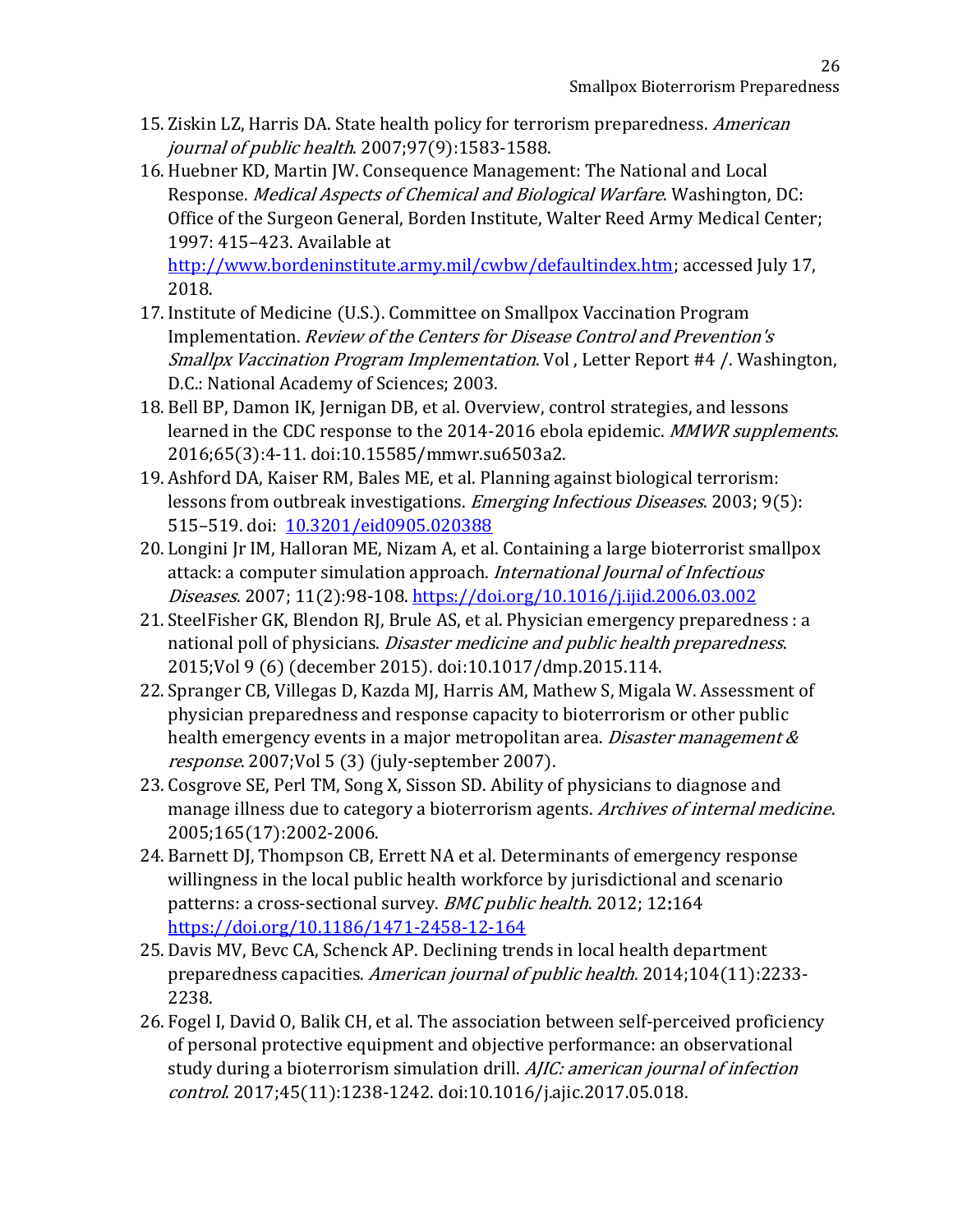- 27. Mitchell R, Roth V, Gravel D, et al. Are health care workers protected? an observational study of selection and removal of personal protective equipment in canadian acute care hospitals. AJIC: american journal of infection control. 2013;41(3):240-244. doi:10.1016/j.ajic.2012.04.332.
- 28. Wray RJ, Becker SM, Henderson N, et al. Communicating with the public about emerging health threats: lessons from the pre-Event message development project. American journal of public health. 2008;98(12):2214-2222